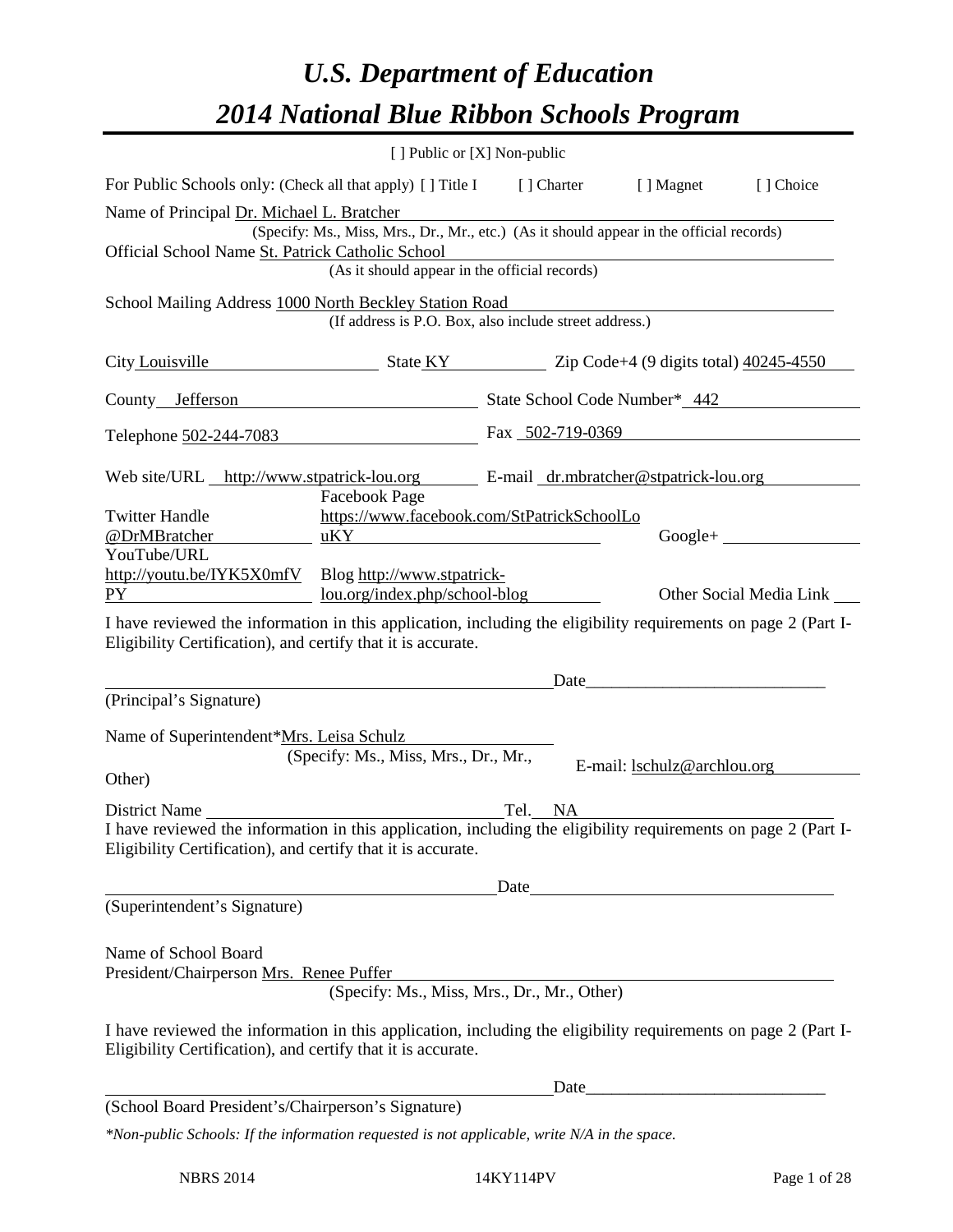## **Include this page in the school's application as page 2.**

The signatures on the first page of this application (cover page) certify that each of the statements below concerning the school's eligibility and compliance with U.S. Department of Education, Office for Civil Rights (OCR) requirements is true and correct.

- 1. The school configuration includes one or more of grades K-12. (Schools on the same campus with one principal, even a K-12 school, must apply as an entire school.)
- 2. The school has made its Annual Measurable Objectives (AMOs) or Adequate Yearly Progress (AYP) each year for the past two years and has not been identified by the state as "persistently dangerous" within the last two years.
- 3. To meet final eligibility, a public school must meet the state's AMOs or AYP requirements in the 2013-2014 school year and be certified by the state representative. Any status appeals must be resolved at least two weeks before the awards ceremony for the school to receive the award.
- 4. If the school includes grades 7 or higher, the school must have foreign language as a part of its curriculum.
- 5. The school has been in existence for five full years, that is, from at least September 2008 and each tested grade must have been part of the school for the past three years.
- 6. The nominated school has not received the National Blue Ribbon Schools award in the past five years: 2009, 2010, 2011, 2012, or 2013.
- 7. The nominated school has no history of testing irregularities, nor have charges of irregularities been brought against the school at the time of nomination. The U.S. Department of Education reserves the right to disqualify a school's application and/or rescind a school's award if irregularities are later discovered and proven by the state.
- 8. The nominated school or district is not refusing Office of Civil Rights (OCR) access to information necessary to investigate a civil rights complaint or to conduct a district-wide compliance review.
- 9. The OCR has not issued a violation letter of findings to the school district concluding that the nominated school or the district as a whole has violated one or more of the civil rights statutes. A violation letter of findings will not be considered outstanding if OCR has accepted a corrective action plan from the district to remedy the violation.
- 10. The U.S. Department of Justice does not have a pending suit alleging that the nominated school or the school district as a whole has violated one or more of the civil rights statutes or the Constitution's equal protection clause.
- 11. There are no findings of violations of the Individuals with Disabilities Education Act in a U.S. Department of Education monitoring report that apply to the school or school district in question; or if there are such findings, the state or district has corrected, or agreed to correct, the findings.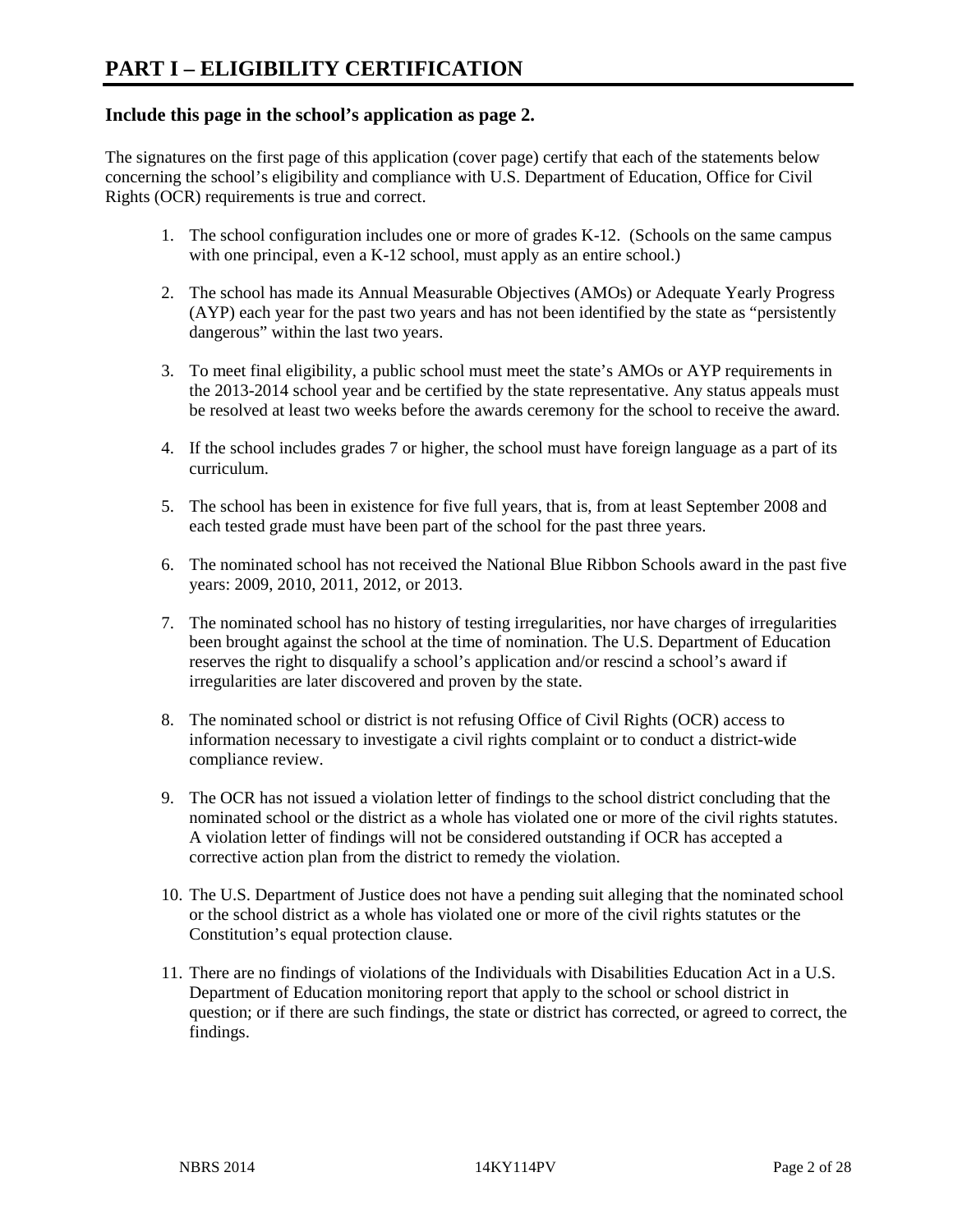# **PART II - DEMOGRAPHIC DATA**

#### **All data are the most recent year available.**

**DISTRICT** (Question 1 is not applicable to non-public schools)

| -1. | Number of schools in the district<br>(per district designation): | 0 Elementary schools (includes $K-8$ )<br>0 Middle/Junior high schools |  |  |
|-----|------------------------------------------------------------------|------------------------------------------------------------------------|--|--|
|     |                                                                  | 0 High schools                                                         |  |  |
|     |                                                                  | $0 K-12$ schools                                                       |  |  |

#### 0 TOTAL

#### **SCHOOL** (To be completed by all schools)

- 2. Category that best describes the area where the school is located:
	- [] Urban or large central city
	- [] Suburban with characteristics typical of an urban area
	- [X] Suburban
	- [ ] Small city or town in a rural area
	- [ ] Rural
- 3. 2 Number of years the principal has been in her/his position at this school.
- 4. Number of students as of October 1 enrolled at each grade level or its equivalent in applying school:

| Grade                           | # of         | # of Females | <b>Grade Total</b> |
|---------------------------------|--------------|--------------|--------------------|
|                                 | <b>Males</b> |              |                    |
| <b>PreK</b>                     | 0            | 0            | 0                  |
| K                               | 45           | 39           | 84                 |
| 1                               | 34           | 25           | 59                 |
| $\overline{2}$                  | 25           | 37           | 62                 |
| 3                               | 36           | 39           | 75                 |
| 4                               | 39           | 41           | 80                 |
| 5                               | 40           | 38           | 78                 |
| 6                               | 44           | 37           | 81                 |
| 7                               | 42           | 27           | 69                 |
| 8                               | 38           | 38           | 76                 |
| 9                               | 0            | 0            | 0                  |
| 10                              | 0            | 0            | 0                  |
| 11                              | $\theta$     | 0            | 0                  |
| 12                              | 0            | 0            | 0                  |
| <b>Total</b><br><b>Students</b> | 343          | 321          | 664                |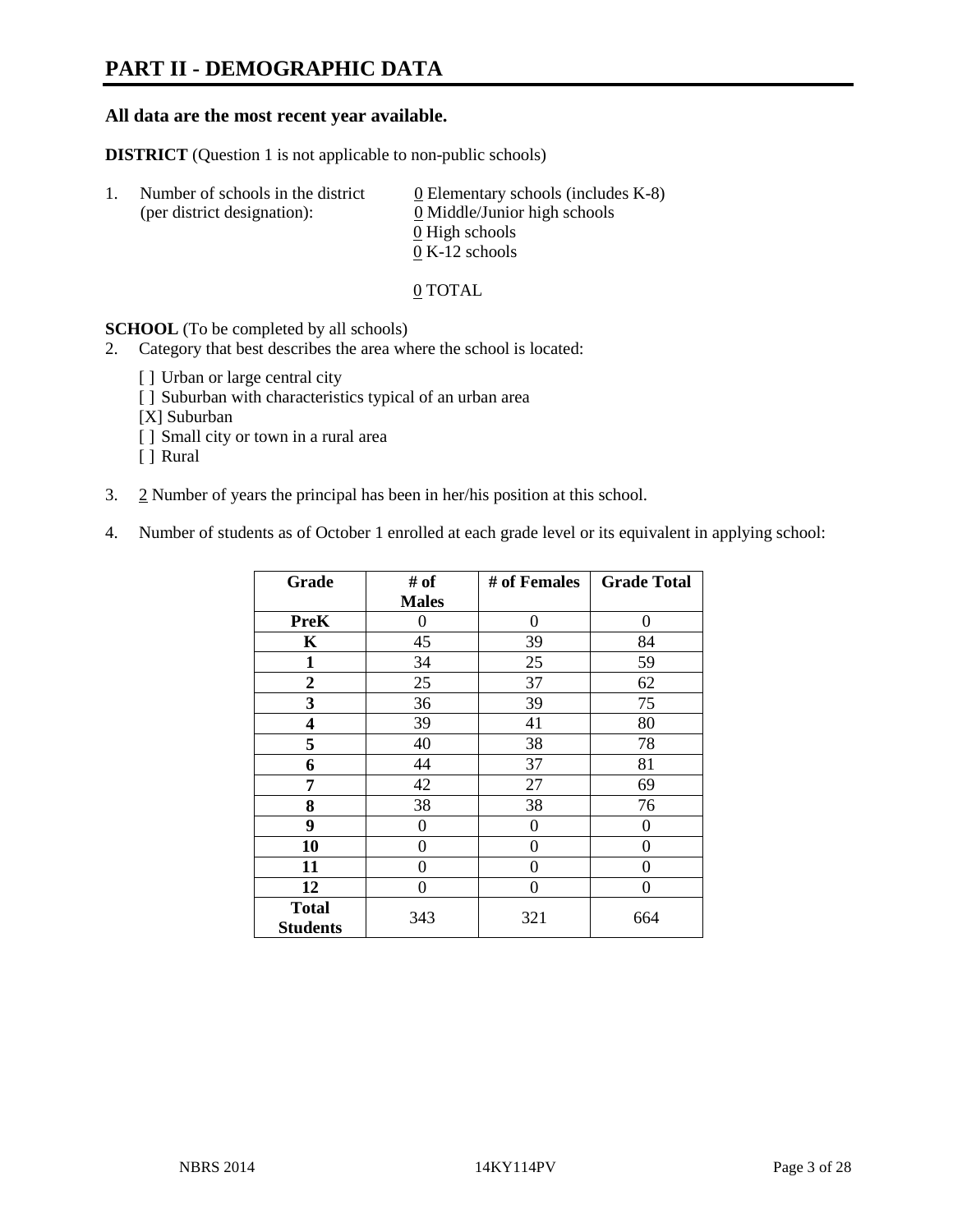5. Racial/ethnic composition of  $\qquad \qquad \underline{0}$  % American Indian or Alaska Native the school: 3 % Asian

 0 % Black or African American 2 % Hispanic or Latino 0 % Native Hawaiian or Other Pacific Islander 93 % White 2 % Two or more races **100 % Total** 

(Only these seven standard categories should be used to report the racial/ethnic composition of your school. The Final Guidance on Maintaining, Collecting, and Reporting Racial and Ethnic Data to the U.S. Department of Education published in the October 19, 2007 *Federal Register* provides definitions for each of the seven categories.)

6. Student turnover, or mobility rate, during the 2012 - 2013 year: 1%

This rate should be calculated using the grid below. The answer to (6) is the mobility rate.

| <b>Steps For Determining Mobility Rate</b>         | Answer                |
|----------------------------------------------------|-----------------------|
| $(1)$ Number of students who transferred to        |                       |
| the school after October 1, 2012 until the         |                       |
| end of the school year                             |                       |
| (2) Number of students who transferred             |                       |
| <i>from</i> the school after October 1, 2012 until | $\mathcal{D}_{\cdot}$ |
| the end of the 2012-2013 school year               |                       |
| (3) Total of all transferred students [sum of      | ӌ                     |
| rows $(1)$ and $(2)$ ]                             |                       |
| (4) Total number of students in the school as      | 653                   |
| of October 1                                       |                       |
| $(5)$ Total transferred students in row $(3)$      | 0.014                 |
| divided by total students in row (4)               |                       |
| $(6)$ Amount in row $(5)$ multiplied by 100        |                       |

7. English Language Learners (ELL) in the school: 0 %

Number of non-English languages represented: 0 Specify non-English languages: None

0 Total number ELL

8. Students eligible for free/reduced-priced meals:  $1\%$ 

Total number students who qualify:  $\frac{1}{1}$ 

If this method is not an accurate estimate of the percentage of students from low-income families, or the school does not participate in the free and reduced-priced school meals program, supply an accurate estimate and explain how the school calculated this estimate.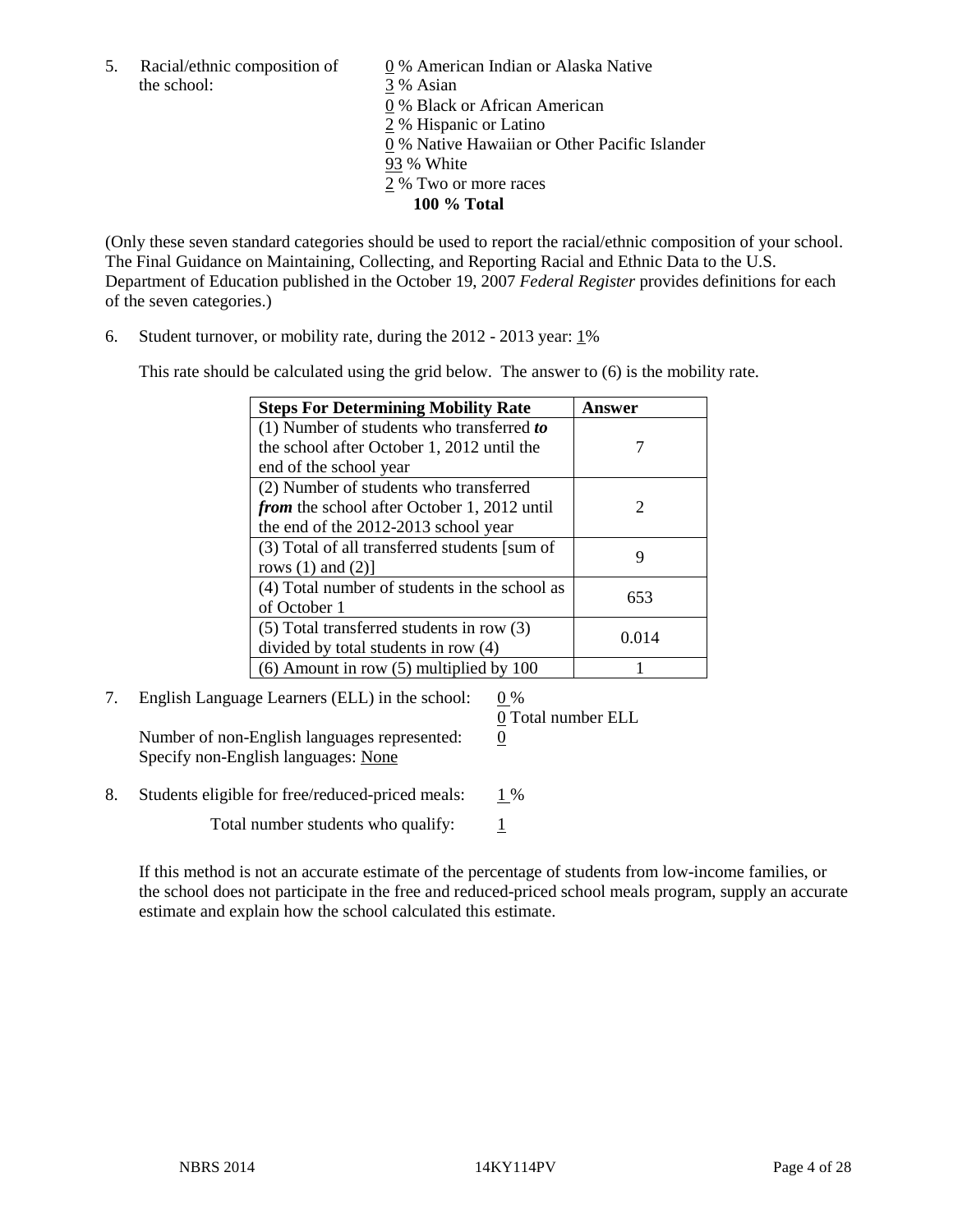67 Total number of students served

Indicate below the number of students with disabilities according to conditions designated in the Individuals with Disabilities Education Act. Do not add additional categories.

| murvidadis with Disabilities Equediton Fet. Do not agu aquitional categories. |                                         |
|-------------------------------------------------------------------------------|-----------------------------------------|
| 0 Autism                                                                      | <b>0</b> Orthopedic Impairment          |
| 0 Deafness                                                                    | 30 Other Health Impaired                |
| 0 Deaf-Blindness                                                              | 2 Specific Learning Disability          |
| 0 Emotional Disturbance                                                       | 0 Speech or Language Impairment         |
| 3 Hearing Impairment                                                          | 0 Traumatic Brain Injury                |
| 0 Mental Retardation                                                          | 1 Visual Impairment Including Blindness |
| 16 Multiple Disabilities                                                      | 1 Developmentally Delayed               |
|                                                                               |                                         |

10. Use Full-Time Equivalents (FTEs), rounded to nearest whole numeral, to indicate the number of personnel in each of the categories below:

|                                       | <b>Number of Staff</b> |
|---------------------------------------|------------------------|
| Administrators                        |                        |
| Classroom teachers                    | 28                     |
| Resource teachers/specialists         |                        |
| e.g., reading, math, science, special | 8                      |
| education, enrichment, technology,    |                        |
| art, music, physical education, etc.  |                        |
| Paraprofessionals                     | 5                      |
| Student support personnel             |                        |
| e.g., guidance counselors, behavior   |                        |
| interventionists, mental/physical     |                        |
| health service providers,             | 6                      |
| psychologists, family engagement      |                        |
| liaisons, career/college attainment   |                        |
| coaches, etc.                         |                        |
|                                       |                        |

11. Average student-classroom teacher ratio, that is, the number of students in the school divided by the FTE of classroom teachers, e.g.,  $22:1$   $24:1$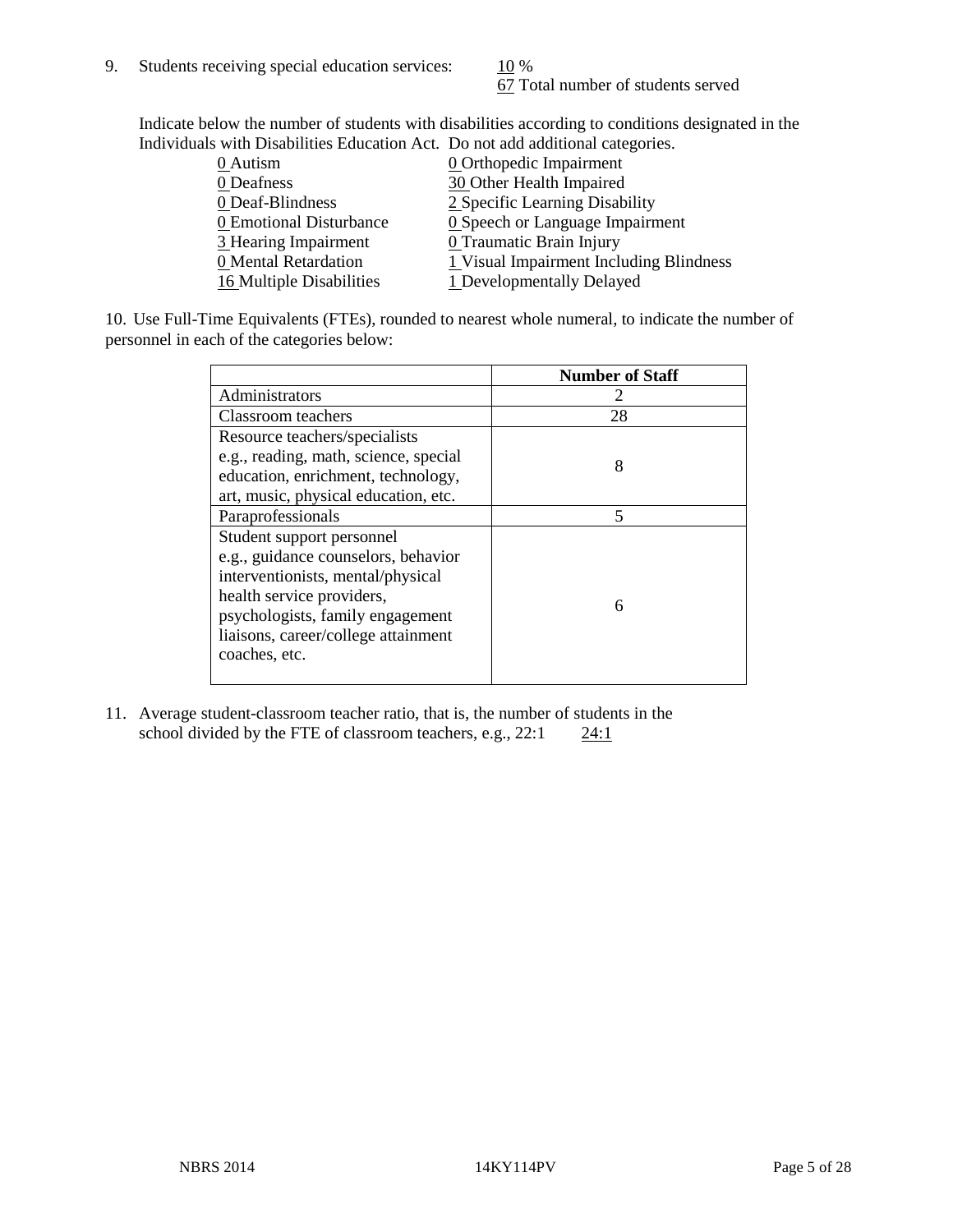12. Show daily student attendance rates. Only high schools need to supply yearly graduation rates.

| <b>Required Information</b> | 2012-2013 | 2011-2012 | 2010-2011 | 2009-2010 | 2008-2009 |
|-----------------------------|-----------|-----------|-----------|-----------|-----------|
| Daily student attendance    | 96%       | 98%       | 97%       | 96%       | 97%       |
| High school graduation rate | 9%        | 0%        | 0%        | 0%        | 0%        |

#### 13. **For schools ending in grade 12 (high schools)**

Show percentages to indicate the post-secondary status of students who graduated in Spring 2013

| <b>Post-Secondary Status</b>                  |    |
|-----------------------------------------------|----|
| Graduating class size                         |    |
| Enrolled in a 4-year college or university    | 0% |
| Enrolled in a community college               | 0% |
| Enrolled in career/technical training program | 0% |
| Found employment                              | 0% |
| Joined the military or other public service   | 0% |
| . Other                                       | 0/ |

14. Indicate whether your school has previously received a National Blue Ribbon Schools award. Yes  $No \underline{X}$ 

If yes, select the year in which your school received the award.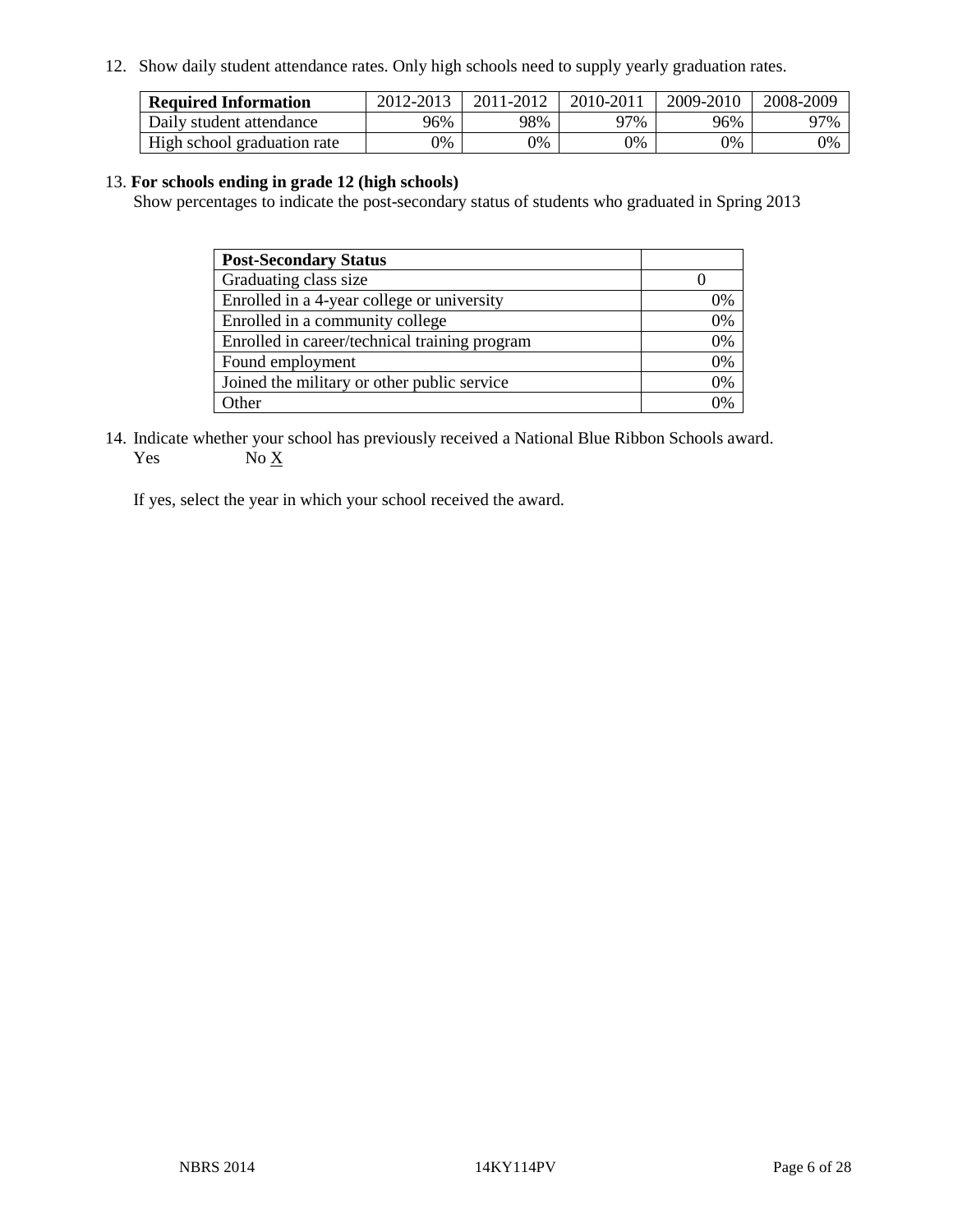# **PART III – SUMMARY**

Saint Patrick School is a suburban elementary school in Louisville, Kentucky, serving students in junior kindergarten through eighth grade. Built in 1993 to serve the Catholic community in eastern Jefferson County, Saint Patrick School opened with grades kindergarten through the seventh grade. The initial enrollment was 243 students. Today, the school serves over 660 students with three classes at each grade level and one junior kindergarten class. In partnership with the family, parish, and civic community, the school assists students in the acquisition of knowledge, skills, and values necessary for the development of a mature, responsible individual.

Saint Patrick School currently sits in the same location that it did when it was originally built in 1993. The addition of Miles Hall (1999) and the Commons wing (2001) gives the school thirty-one classrooms, a library, a gymnasium, an art room, a science lab, an elementary music and middle school drama room, two faculty lounges, kitchen facilities, and a full service cafeteria. There is one technology lab, several carts with laptops for classroom use, and a class set of iPads. SMART Boards can be found in every classroom. The funding for technology initiatives comes from the in-house Parent Teacher Organization (PTO) and a student technology fee. The school also has access to Schindler Hall, an all-purpose room for meetings, trainings, and use by the parish church. The school office and the library, which now contains a media studio, were renovated in the summer of 2011.

Saint Patrick School has been accredited by the Commonwealth of Kentucky since the onset of the accreditation process by the Kentucky Nonpublic Schools Commission. The school offers a challenging academic and religious curriculum for all students and follows the curriculum framework for core classes as outlined by the Archdiocese of Louisville. Additionally, students take classes in library science, research technology, art, music and/or drama, physical education, and Spanish. The religious program of the school includes the study of scripture and doctrine, morality, and the sacraments. The students are actively engaged in prayer, liturgy, service opportunities, and stewardship, each suited to their developmental needs.

Saint Patrick School has a teaching staff of 42 full and part-time teachers, 89 percent of whom hold an advanced degree. There is a school leadership team comprised of the principal, assistant principal, learning support coordinator, and school counselor. The teaching staff is also supported by a technology coordinator, a reading resource teacher, and eighteen full and part-time teaching assistants. Each teacher assumes several extra-curricular responsibilities outside the classroom to further the opportunities offered to students.

The mission, vision, and philosophy of St. Patrick School flow from the five core values which offer a life devoted, a life guided, a life informed, a life engaged, and a life inspired. The mission of the school is straightforward: Saint Patrick School, in partnership with the parish and neighboring communities, provides students with exceptional spiritual and academic programs. Saint Patrick School's vision is allencompassing: to provide spiritual growth, academic excellence, and social values in a safe and nurturing environment. Saint Patrick School provides and models Catholic values through stewardship, social justice teaching, and liturgical celebrations; embraces a strong curriculum enhanced by instruction designed to meet the needs of all students; promotes critical thinking, teamwork, leadership, and personal investment in a quality education; expands creative and expressive arts and multi-cultural awareness; fosters the development of the whole person; and provides technologically advanced resources to prepare students for success in an ever changing world.

Saint Patrick School students have always excelled on standardized tests both at the local and national levels. On average, 45 percent of fourth graders and 34 percent of seventh grade students are recognized as part of the Duke Talent Identification Program. Graduates of Saint Patrick School always perform at the highest level on the high school placement test.

Inspired by the example of Saint Patrick as an educator and missionary, the school presents students with a two-fold challenge: first, to fulfill their intellectual potential through the pursuit of truth and knowledge; and second, to fulfill their human potential by working for the common good in light of gospel values. In concert with the Archdiocese of Louisville's strategic plan for Lifelong Formation and Education, Saint Patrick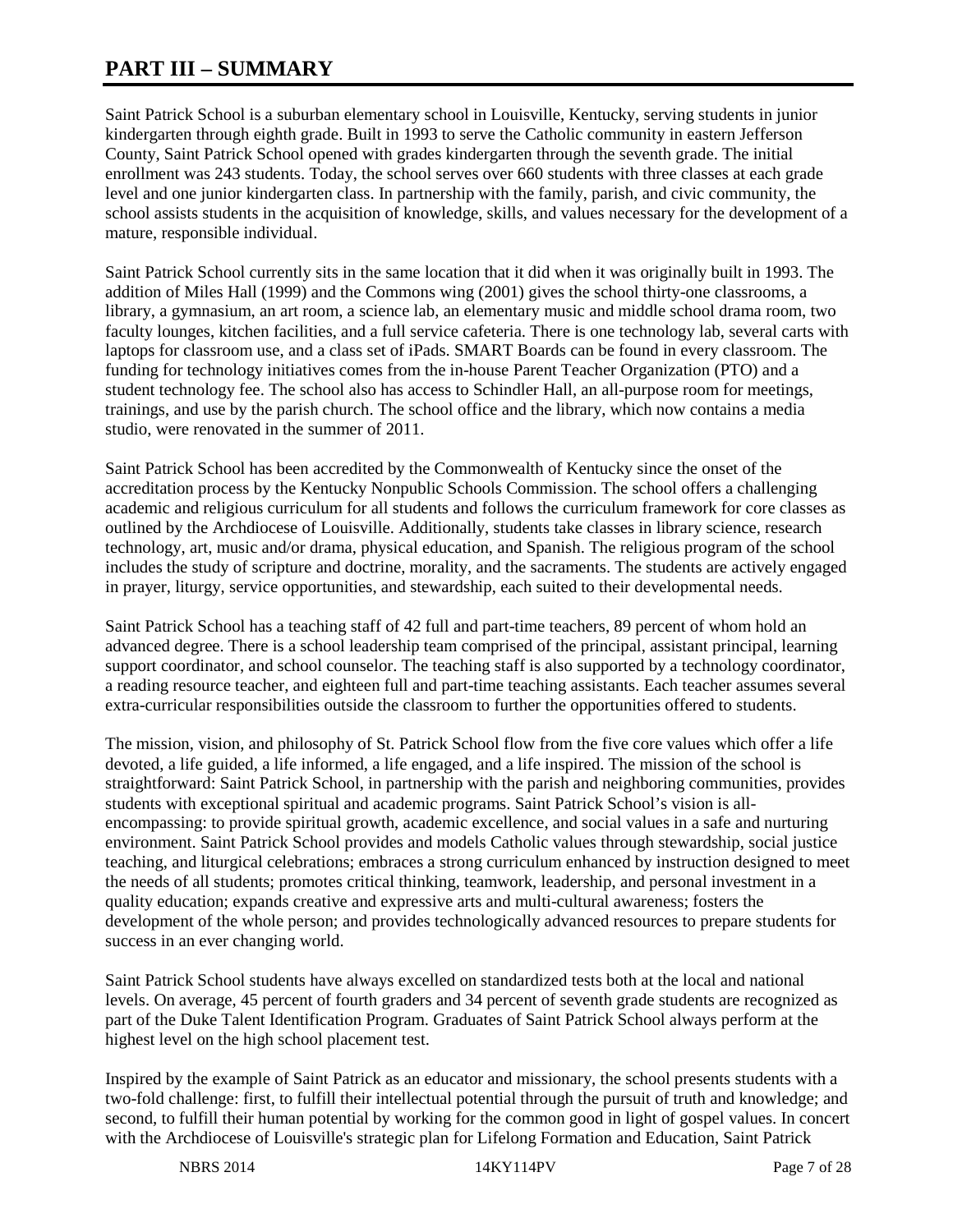School fosters an atmosphere where academic and cultural differences are acknowledged, respected, and celebrated.

Saint Patrick School recognizes the individuality of each student. The school seeks to balance academic and spiritual growth with concern for physical and emotional development. Saint Patrick School provides an environment in which knowledge, truth, and love are developed together.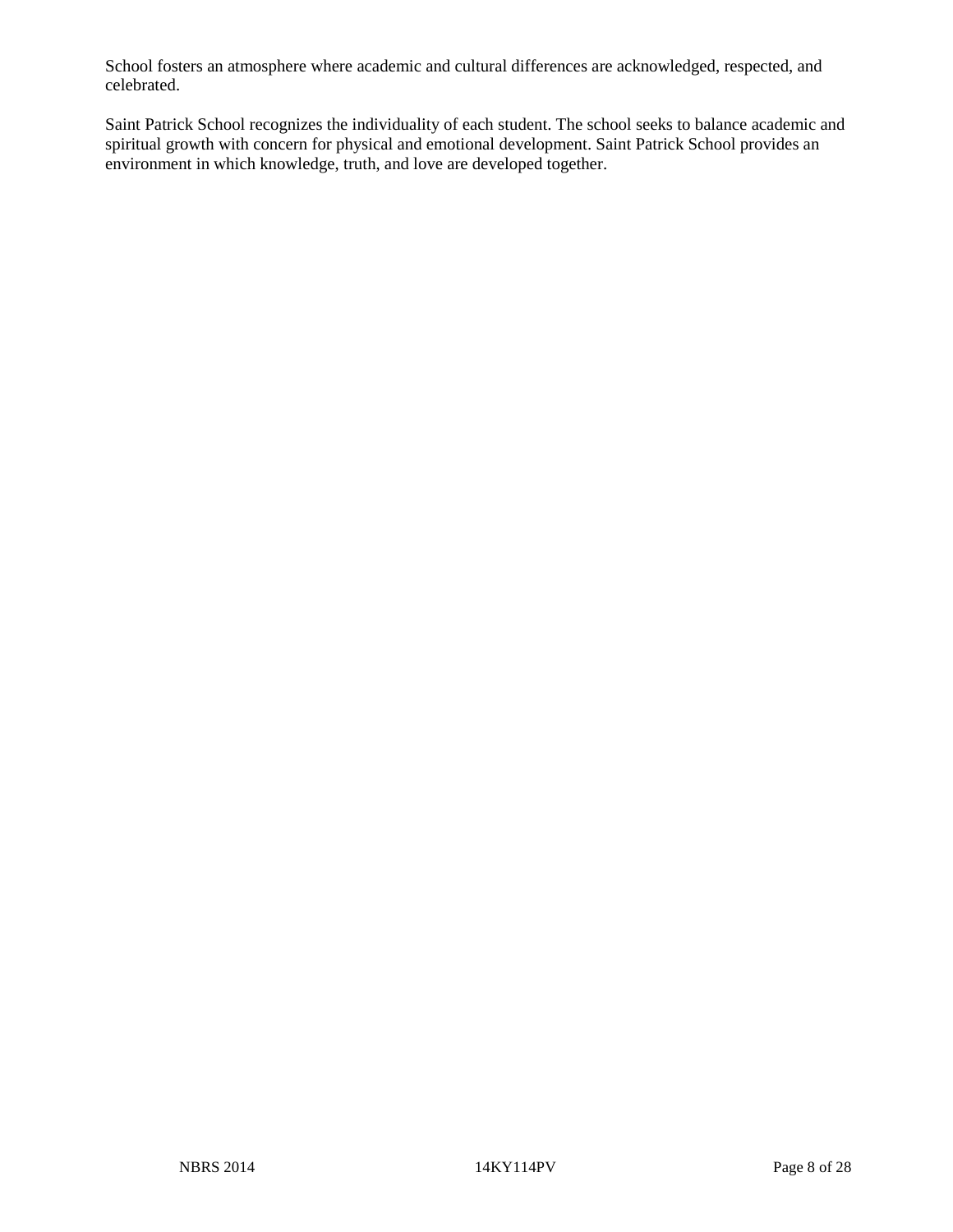#### **1. Assessment Results:**

a) Saint Patrick School used the Terra Nova, 2nd Edition Standardized Test published by CTB McGraw Hill from 2005-2008.In 2008, the Terra Nova, 3rd Edition was adopted. The test is administered in the month of March to students in grades 2 through 7. The test provides data regarding student achievement in reading, language, mathematics, spelling, science, social studies, and word analysis. Students in grades 3, 5, and 7 also take the CAT Complete Battery (InView) to determine their Cognitive Skills Index (CSI). The CSI provides a student's anticipated level of achievement. School personnel and parents can compare the anticipated scores with the actual obtained scores to evaluate whether or not students are working to their potential. It is the goal of the school that all students achieve above their anticipated scores, and most students at Saint Patrick School achieve above their anticipated scores.

Saint Patrick School and the Archdiocese of Louisville use the mean National Curve Equivalency (NCE) and Scale Score (SS) to interpret the data. The test scores of Saint Patrick School are usually above the Archdiocesan averages for grades 3, 5, and 7.

The Archdiocese of Louisville mandates testing in grades 3, 5, and 7. It is optional for schools to administer the Terra Nova and/or InView to other grades. Saint Patrick School also administers the Terra Nova to students in grades 2, 4, and 6.

b) It has been the goal of Saint Patrick School to know, and thus to improve, each student's achievement and CSI scores. For that reason, the Terra Nova test is administered to all students in grades 2 through 7. The yearly test data provides the opportunity for teachers, parents, students, and the administration to track an increase in individual achievement levels. This same data provides the opportunity for teachers in grades 2 through 7 to evaluate the success of their instruction and to write grade level SMART (Strategic, Measurable, Attainable, Reasonable, and Time-Bound) goals.

In the fall of 2009, the administration and faculty noticed a decline in mathematics scores of students moving from the third to fourth grades. It was noted that the format of the test changes from a consumable test in third grade to the use of an answer sheet in fourth grade. Fourth grade teachers began to give some multiple choice tests using the Scantron, supporting the skills needed to make the change from placing the answers directly under the question to answering on a separate sheet.

In response to that decline, the administration also created a task force of mathematics teachers in grades K-8 who would evaluate the mathematics curriculum and instruction. This task force read the book Response To Intervention in Math and also invited teachers from other schools to discuss the benefits of leveling mathematics in grades 2 through 8. Based on these discussions and suggestions from the text, strategies were given to the faculty to improve mathematics instruction. Some of these strategies included the use of benchmark tests, pretests, differentiation, and the purchase of software and supplemental practice tests. Gains in the fourth grade mathematics scores have taken place in the last two years.

For the years 2008-09, 2009-10 and 2010-11, there exists a negative correlation between anticipated and obtained scores in mathematics and reading for our seventh grade students. This can be partly attributed to the fact that for years 2008-09 and 2009-10 the sixth grade students were administered the same InView test as the seventh grade, which means that a seventh grade student would have taken the same test two years in a row. This occurrence greatly skewed percentile scores and provided unrealistic anticipated scores. The administration discontinued giving the InView test to the sixth grade students during the 2010-11 school year. The result is that now a positive correlation exists between anticipated and obtained scores in mathematics and reading for seventh grade students.

Sixth grade Terra Nova mathematics scores increased significantly from the spring of 2011 to the spring of 2012. This unprecedented increase can be attributed to two factors: Saint Patrick School made the deliberate decision to keep the sixth grade classes as they were configured for fifth grade students, promoting more of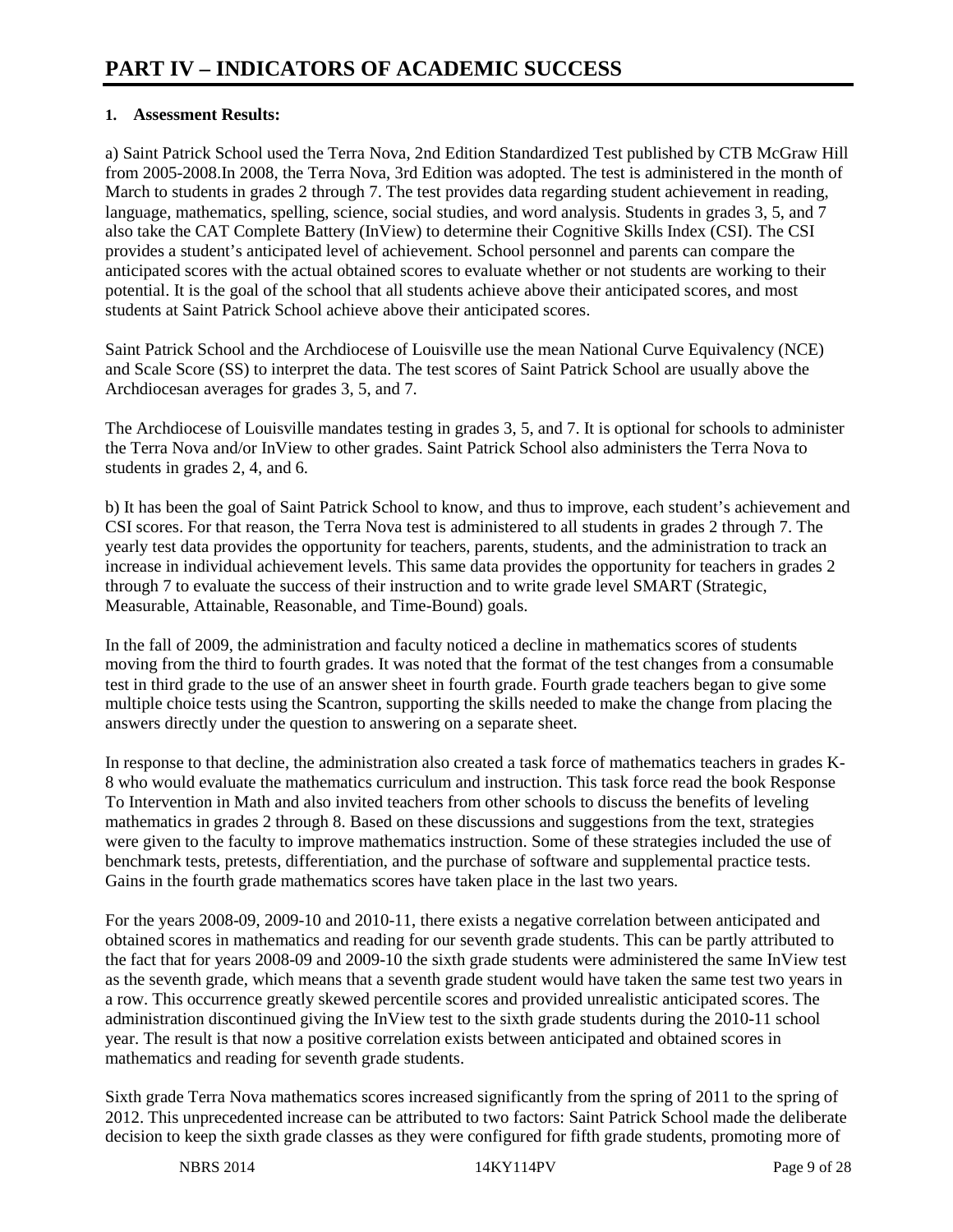a junior high school model than a middle school model. The sixth grade students were taught the six core subjects by three teachers instead of six. The second change affecting the test scores was a change in staffing. A new teacher was hired to teach sixth grade mathematics.

Third grade students have always excelled on the Terra Nova test, especially in the area of mathematics. Third grade teachers use pretests and leveling within the classroom to differentiate instruction, along with Simple Solutions and software to support the mathematics instruction. The third grade teachers have also created a strong Professional Learning Community (PLC). Teamwork and the sharing of ideas have greatly contributed to student success in this and other grade levels.

#### **2. Using Assessment Results:**

Saint Patrick School uses multiple sources of data to create the School Improvement Plan (SIP) and Long Range Plan.Terra Nova scores, ACRE (Assessment of Catechesis/Religion Education) tests, electronic observation walk-throughs (E-Walks) and parent, teacher, and student surveys are examples of data used to determine how the school can improve student learning. Based on this data, the SIP includes two goals:(1) student use of technology as a tool to promote higher order thinking skills; and (2) creating a more challenging curriculum for students who have a CSI of 116 or above.

At the end of each school year, teachers meet in their grade levels to create SMART goals based on the SIP.These goals involve differentiated strategies and student use of technology to solve problems, create, predict, and synthesize material.The teachers evaluate the progress of their SMART goals by examining the formative and summative assessments used in the classroom.Exit slips, teacher observation, quizzes, homework, and the Student Response System are examples of types of formative assessments used to measure comprehension.Teachers have also created a variety of differentiated assignments for summative assessments, such as student-created products, presentations, and plays.

The Administration encourages grade level teams to align their individual Professional Growth Plan with the created SMART goals for consistency.For example, the fourth grade teachers have a SMART goal to use differentiated novels based on individual student Terra Nova reading scores.They created a curriculum for a reading workshop and meet weekly to share data to determine the effectiveness of the program.

The Archdiocesan mathematics curriculum requires that all eighth grade students are taught Algebra I.Therefore every middle school student at Saint Patrick School takes an accelerated mathematics class.Data from the Terra Nova test, including the students' CSI, along with teacher observation, year-end averages, and Acuity tests, all help to place students in a class which most appropriately meets their needs.

Each spring, St. Patrick School administers the Gesell Developmental Readiness test to incoming kindergarten students.The data collected over the years demonstrated that although some students were eligible for kindergarten based on age, they were not developmentally ready to attend.Two years ago, a junior kindergarten program was created to provide another year of physical, emotional, and intellectual growth for these students.As a result, there are now fewer retentions in kindergarten.

Some formative and all summative data is communicated to parents of students in grades two through eight through PowerSchool, an online grade reporting system.Parents and students also attend mandatory conferences at least twice a year to discuss student progress and goals.

The Home Report of the Terra Nova and InView tests are sent home at the end of each school year.Last year, the administration hosted two parent nights to explain in detail how to interpret these scores.The principal also shares the Terra Nova results at the School Board meetings, on the parish website, and at Open House.

#### **3. Sharing Lessons Learned:**

The faculty and staff at Saint Patrick School possess many attributes of master teachers and are qualified to share strategies, techniques, and best practices with others. Within the school building, teachers share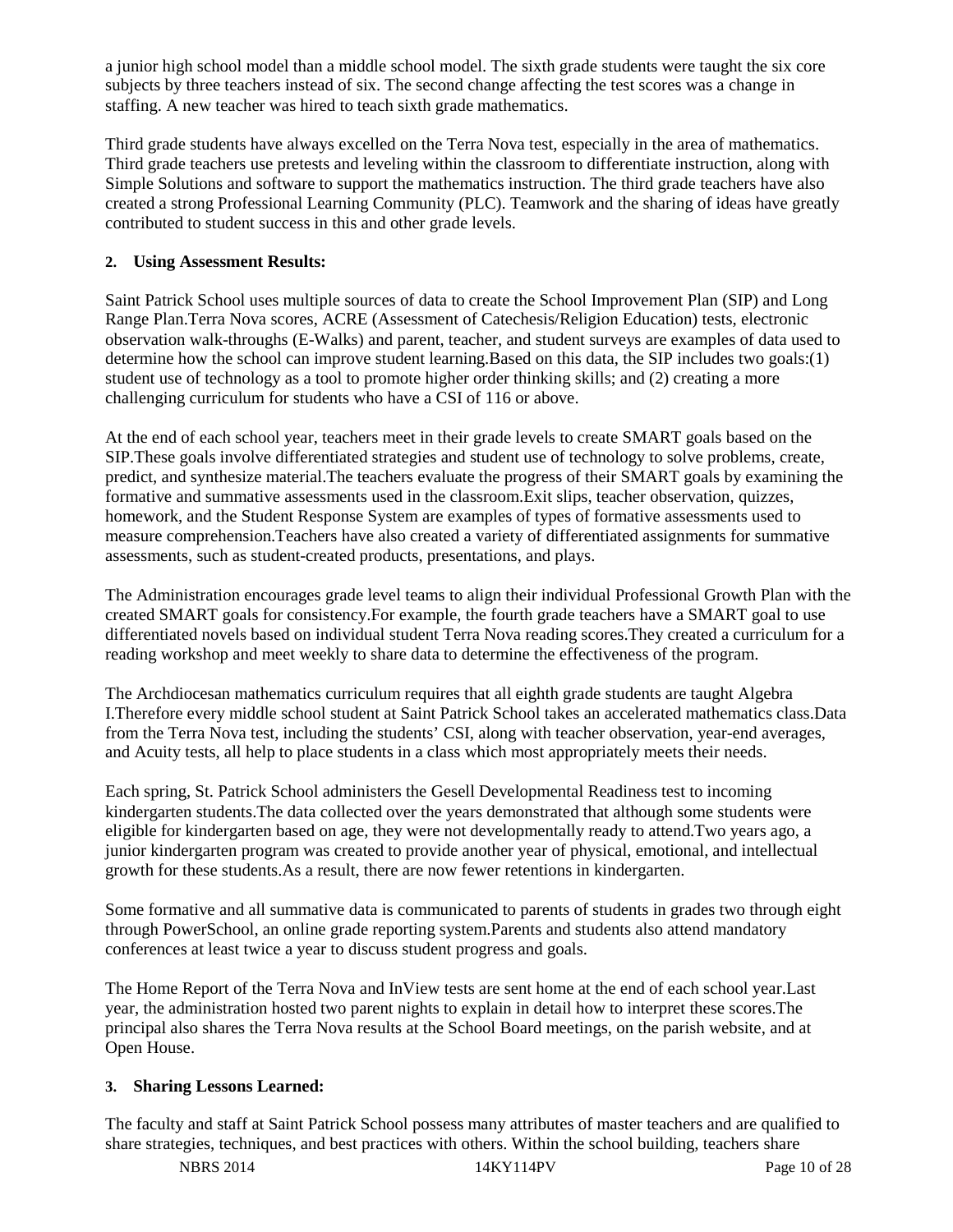classroom ideas, assessments, and technology ideas during common planning time and PLC meetings. At monthly faculty meetings, teachers who have been to regional and national conferences report what they have learned and demonstrate how to use specific strategies in the classroom.

Saint Patrick School has teachers that are KTIP (Kentucky Teacher Internship Program) trained to mentor beginning teachers. Teachers have hosted student teachers, practicum students, and college students from around the region who come into classrooms for observations, to work with small groups, and to teach minilessons.

Teachers host and/or participate in the Archdiocesan Teacher Alliances groups in which they share ideas and strategies on all curricular subjects in an informal, roundtable atmosphere. Teachers have presented workshops in the Archdiocesan Summer Professional Development Institute and have taught catechist classes. Teachers are members of task forces, curriculum writing groups, and textbook adoption groups in the Archdiocese of Louisville.

The librarian at Saint Patrick School contributes her wealth of knowledge to the Kentucky Association of School Librarians as its past-president, in addition to presenting each year at the statewide conferences. The principal was one of three principals from Kentucky chosen to participate in the Leadership Institute for School Principals.

A third grade teacher was chosen as the 2012 National Catholic Education Association Teacher of the Year.The 7th and 8th grade Science teacher earned the Amgen Science Teaching Excellence award in 2013.Both teachers agreed to open their classrooms to any teacher wishing to come observe them in action. The faculty, staff, and administration of Saint Patrick School do an outstanding job at sharing ideas, lessons, and strategies with each other and the larger teaching community.

#### **4. Engaging Families and Community:**

Saint Patrick School devised and initiated a comprehensive communication plan for school families, parishioners, and the community. Teachers communicate classroom news through welcome letters, syllabi, newsletters, teacher pages on the school website, email, phone calls, and individual notes. The school office conveys information through the use of The Pony (school electronic newsletter), the school website, Facebook, Twitter, and the Honeywell Instant Alert System. Parents are informed about various topics before the school year begins through orientation meetings, the school handbook, and mailings. Once the school year begins, communication continues with mini-schedule nights, open houses, emails, and meetings.

Saint Patrick School has found that a beneficial way to reach parents is to host various educational nights to assist parents in helping their children succeed. A few examples that have been offered in the past are: second grade math night, Ladder to Literacy night for kindergarten and first grade, fifth grade success night, counselor night, and standardized testing night.

Saint Patrick School is extremely blessed to have a very active PTO that partners with the teachers throughout the year to enrich students' learning experiences. The Step-by-Step Student Stewardship Program is a monthly parent-led program designed to teach students how to be good stewards of all the gifts God has given them as they grow. Parents volunteer in the classrooms as part of the EAGLES program (Everyone Affecting Growth and Learning for Every Student) where parents tutor, offer enrichment, and work with students in small group settings on a weekly basis. Families are also encouraged to attend weekly Mass, prayer services, May procession, class parties, and field trips.

Saint Patrick School shares information with Saint Patrick Catholic Church parishioners through bulletin announcements, the church website, Twitter, Facebook, and announcements during Mass. Many parishioners share their areas of expertise with students as career and stewardship speakers and leaders of extracurricular activities including athletics, social concern clubs, and academic teams. Saint Patrick School's innovative teaching techniques, successful student learning, and the Step-by-Step Student Stewardship (SBSSS) Program have been highlighted in the local Archdiocesan newspaper, The Record, Today's Catholic Teacher, and other NCEA (National Catholic Education Association) publications.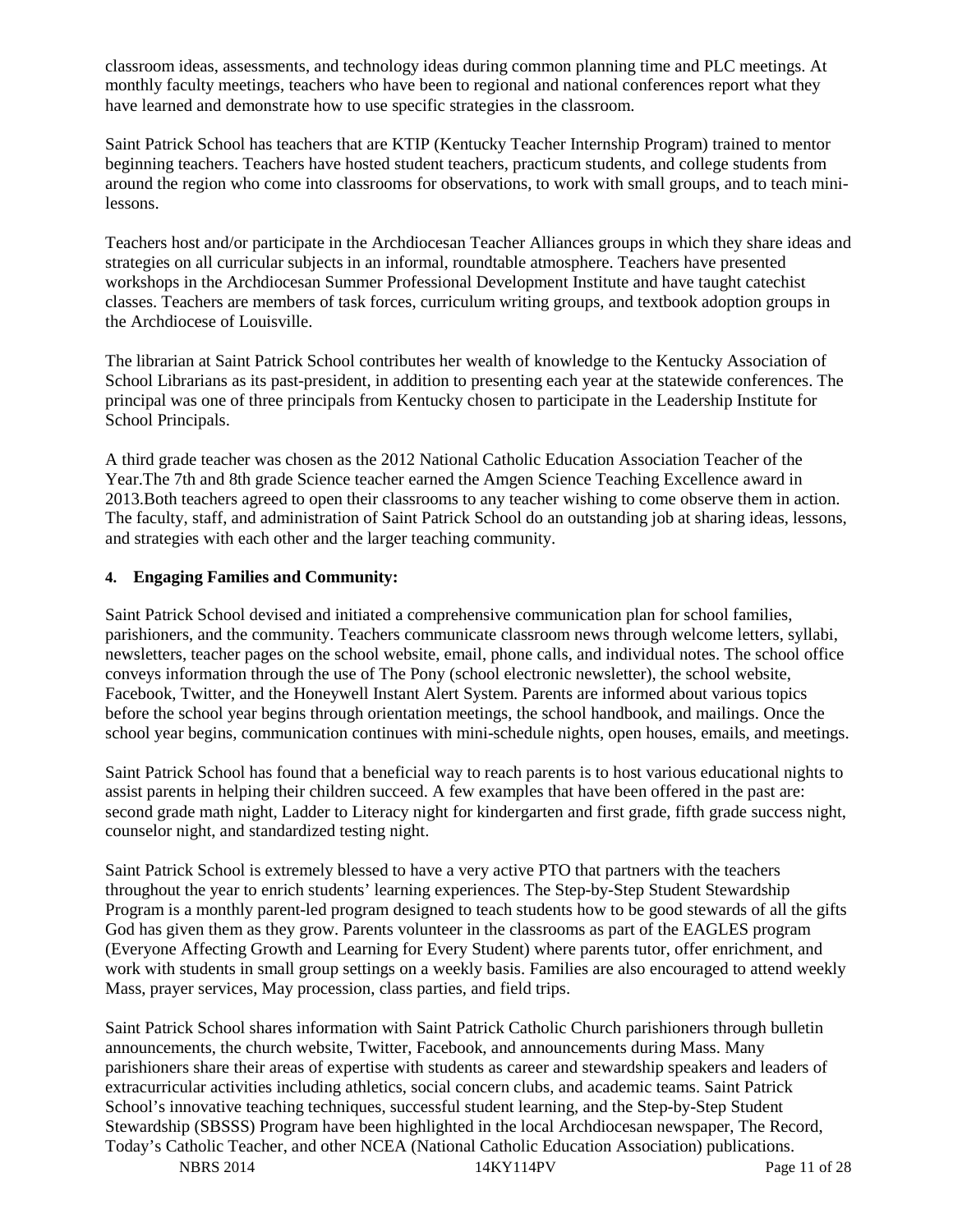Communication with families and the community has been a focal point of the Long Range Plan in the last several years. As a result, Saint Patrick School received the highest marks possible for communication last fall during the AdvancED accreditation process.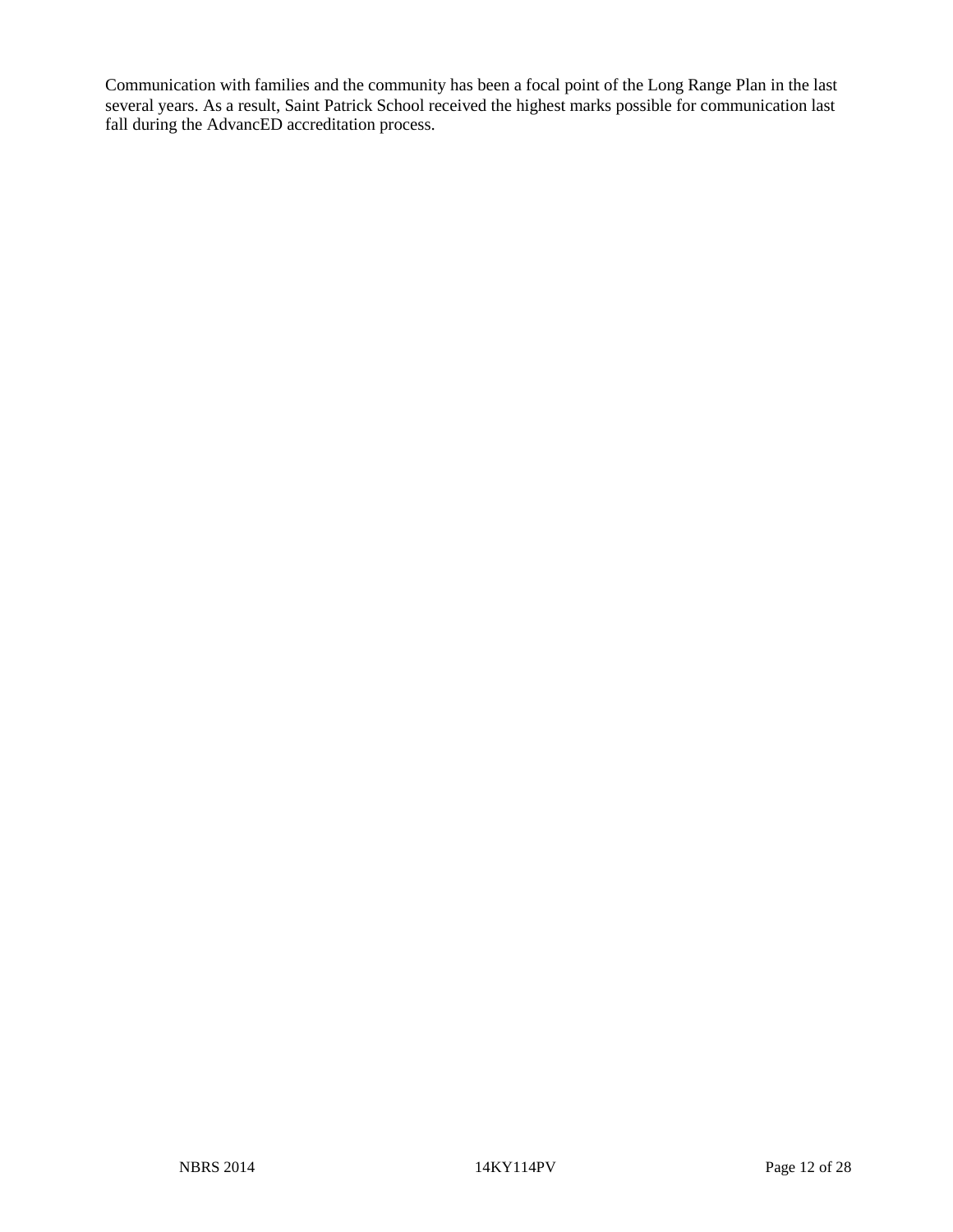## **1. Curriculum:**

At Saint Patrick School, the Catholic faith permeates the school curriculum. From daily prayers and moral teachings to sacramental preparation and stewardship experiences, students grow in their knowledge and love of their faith.

Reading, literature, writing, grammar, spelling, vocabulary, and public speaking are the learning cores of our Language Arts curriculum.The school library helps supplement and support this curriculum with a wide selection of books and materials including Accelerated Reader (AR), a reading comprehension program used by students in grades 1-8.Our media studio allows students the opportunity to practice their public speaking through daily televised announcements.

The mathematics curriculum includes daily lessons that develop understandings and skills in ways that produce life-long math applications. From junior kindergarten through Algebra I in eighth grade, students are given repeated exposure to mathematical concepts and skills. They are taught multiple ways to problem solve, thereby accommodating different learning styles and promoting higher order thinking skills.

From junior kindergarten to the eighth grade, students learn about good citizenship at the local, state, and world level as they engage in learning through the Social Studies curriculum.Students study geography, history, civics, and global connections as part of this curriculum.Middle school students participate in the Kentucky Youth Assembly and Kentucky United Nations Assembly. The curriculum is further enhanced with field trips and guest speakers.

Science, a spiral curriculum, provides students with opportunities for inquiry, exploration, and discovery. High expectations and developmentally appropriate lessons, experiments, and field trips engage students to reason, think creatively, make decisions, and problem solve. The science lab has iPads and an interactive SMART Board that is used for lab experiments and scientific discovery. Recently, middle school students tracked mold growth during a lab using the camera and a note-taking application. A sixth and seventh grade science fair gives students an opportunity to showcase their scientific literacy.

St. Patrick School is in compliance with the program's foreign language requirement.One hundred percent of seventh and eighth grade students study Spanish four days a week with opportunities to speak, read, and write the Spanish language. Additionally, fifth and sixth grade students attend class three days a week where they focus on the complexity of the Spanish language and written expression.Fourth grade students attend twice weekly.Students in junior kindergarten through third grade attend a weekly class in a developmentally planned program that focuses on an understanding and appreciation of the Spanish culture.

The Fine Arts curriculum consists of music, art, and drama. In weekly art classes, students learn concepts and principles such as form and composition while creating their own work in two and three dimensions. Middle school students have drama class once a week, and twice a year all students in grades 2-8 have the opportunity to participate in a musical production incorporating all elements of the Fine Arts program. Students participate in several choral concerts throughout the year as well as singing at Mass. The curriculum also includes the study of famous artists and musicians and their contributions.

Physical Education includes instruction in various sports, the study of health and nutrition, and participation in active games. Students learn the rules of various sports while also learning to appreciate each other's gifts. Students develop skills in good sportsmanship with an emphasis on physical fitness.

Technology and library science classes are part of the curriculum in grades K-8, teaching students how to find information from a variety of sources, how to use the computer and iPad to enhance their research skills, and how to present information to others using various programs including Microsoft Office products, Prezi, Animoto, and VoiceThread to name a few. The library has a set of iPod touches that are used for catalog exploration, technology projects, and for AR tests.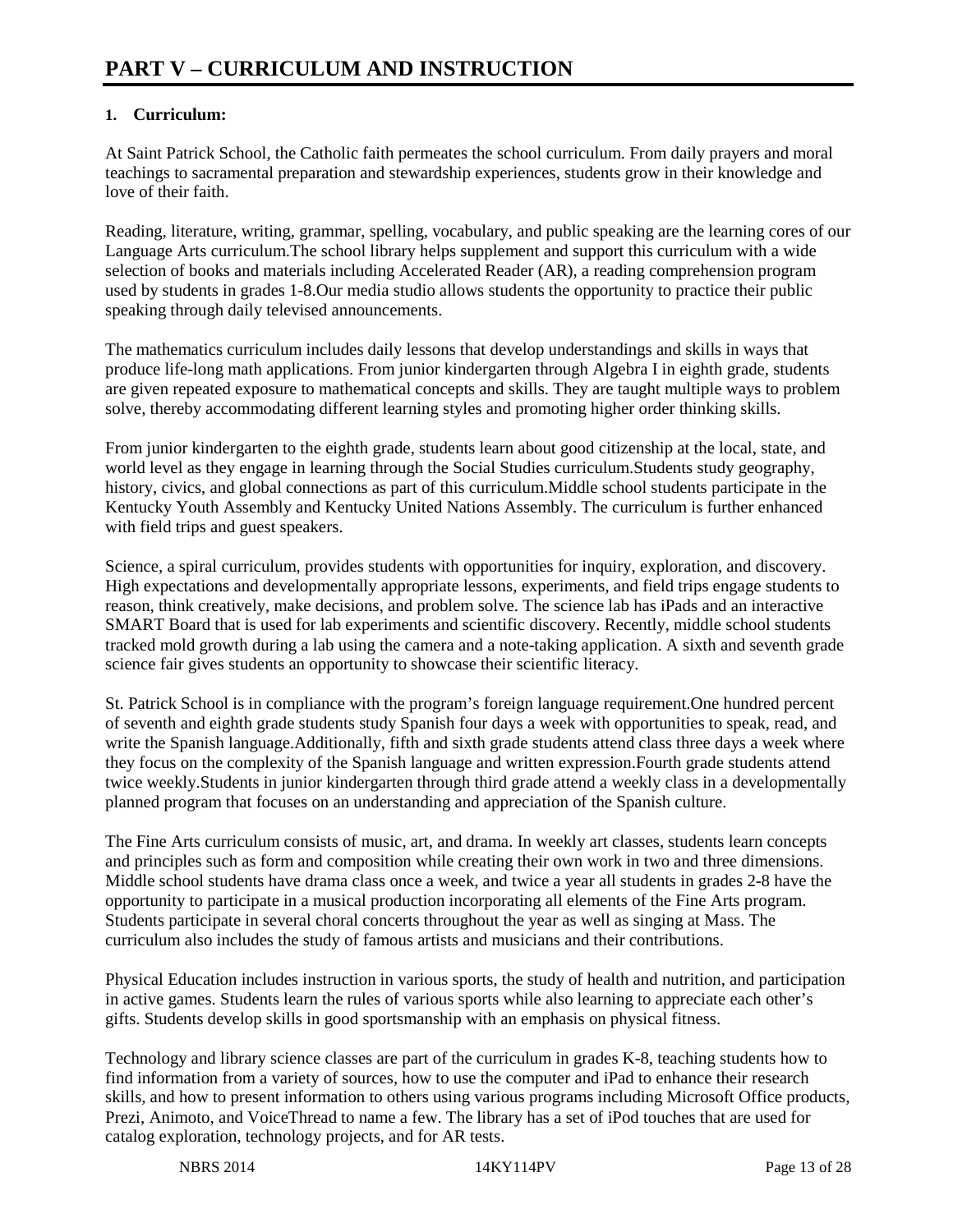Providing students with exceptional spiritual and academic programs where they can recognize their Godgiven talents is at the core of all teaching and learning. Experiencing God's love enables them to become responsible stewards, creating an atmosphere of acceptance and learning for all.

#### **2. Reading/English:**

The objectives of the reading program at Saint Patrick School are to provide a strong curriculum designed to meet the literacy needs of all students, and to promote critical thinking, a love of reading, and a challenge to become motivated, independent readers.

Creating proficient readers at or above grade level is one part of the vision of the school. Understanding that not all students will achieve success following one method of instruction, Saint Patrick School provides a variety of reading approaches. Using the academic expectations of the Archdiocese of Louisville, teachers challenge the "one size fits all" approach and provide the students a variety of tools to meet specific demands, explore interests, or solve specific problems.

The reading series targets higher order thinking skills and is linked to other subject areas in the curriculum. Students read fiction and nonfiction selections related to science, social studies, and Fine Arts. Teachers also use novels with differentiated reading groups starting in second grade. Students use higher order thinking skills and reading comprehension skills to gain greater understanding of these novels.

Differentiated instruction is used in leveled reading groups from the primary level to middle school through activities such as: nine squares, which appeal to different learning styles; tiered projects with rubrics, which give students with different learning levels varied opportunities to show their mastery of reading material; and differentiated spelling tests and writing assignments. AR is used to evaluate student reading comprehension and the application of reading skills, and incorporates technology through computer and iPod use. Saint Patrick School has a full-time reading resource teacher on staff to work with students in grades K-4 as needed on an individual or group basis.

The school library further supports curricular needs by providing a growing selection of books and materials. The addition of the new media studio allows students an opportunity for the expansion of the creative and expressive arts. The eighth grade students show that they are leaders in the school as they are given the responsibility of praying the morning prayer and delivering school announcements, thereby enhancing the public speaking and listening standards.

Finally, Saint Patrick School enhances student reading with a summer reading program in grades 2-8. Each grade is given a required reading assignment with enrichment activities to be completed before school begins in the fall.

#### **3. Mathematics:**

The objectives of the mathematics program are to promote higher order thinking skills in all students, to differentiate instruction to support the needs of all students, to increase student and teacher usage of technology for the enhancement of instruction, and to implement cross-curricular lessons to demonstrate and apply real world experiences.

Instruction encompasses a gamut of techniques, materials, and approaches at each grade level, ranging from the selection of textbooks to classroom differentiation. Each grade's textbook uses a spiraled curriculum and provides online access to enrichment lessons, activities, and assessments for teachers, parents, and students . In addition, classroom teachers use supplemental materials from websites, workshops, and seminars. These materials are used as needed to differentiate instruction for students who need additional practice or intervention, or for those who are working above grade level. Teachers further enhance curriculum and instruction by using a variety of manipulatives, white boards, minute math sets, Simple Solutions, songs, and technology within the classroom to enhance, remediate, or extend curriculum. Parents and students are also provided with additional websites for the purpose of encouraging practice and concept awareness at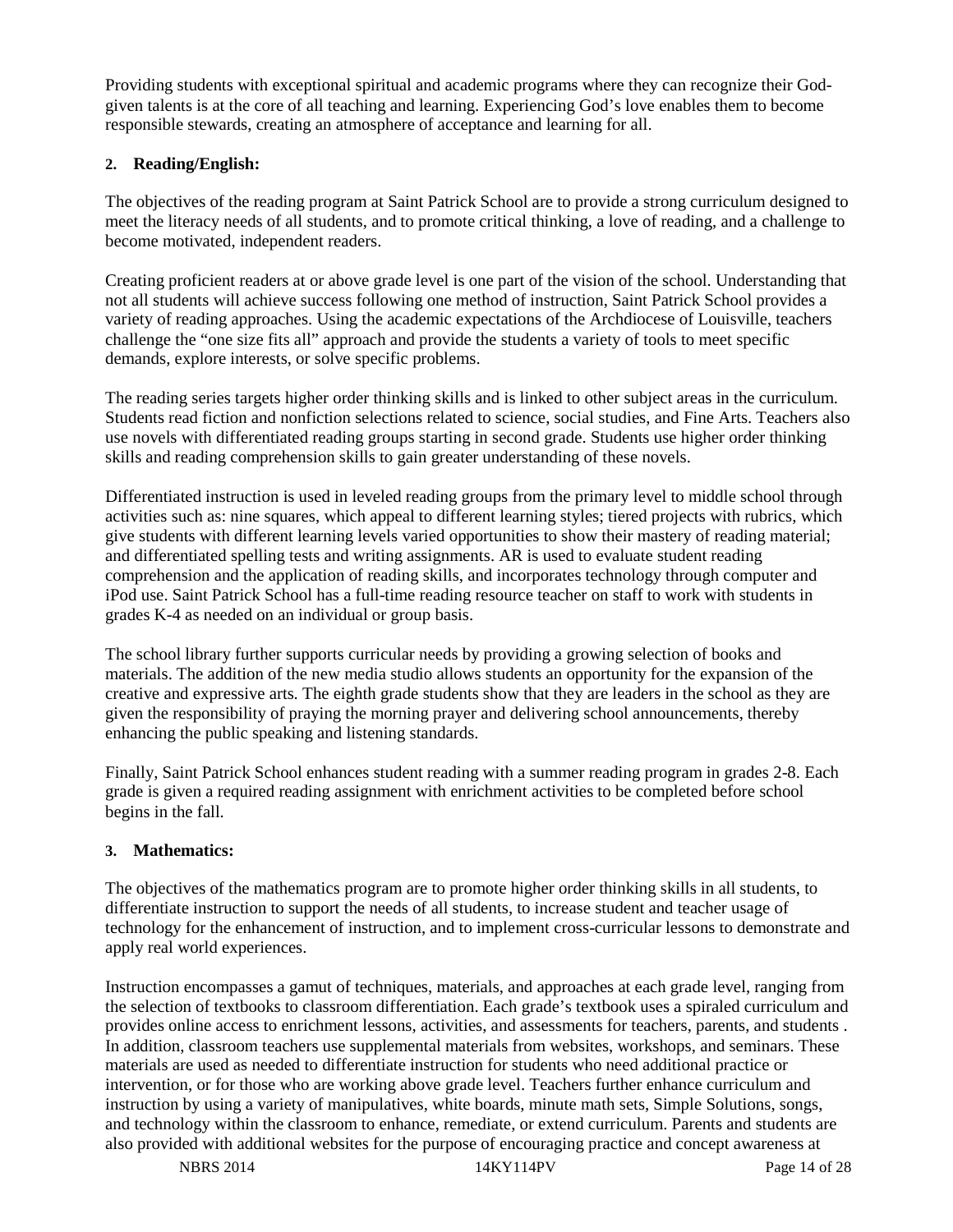home.

In an effort to improve mathematic skills, all math teachers use pre-assessments, formative assessments, and summative assessments to determine the usage of differentiation for students performing below and above grade level in each classroom. Even in grades 6-8, where each math class is ability-grouped, differentiation is still practiced within each leveled class through the use of small group work, partner work, one-to-one instruction with a parent volunteer, and with the learning support coordinator. In addition, extra help is offered to students by many teachers before or after school. Differentiation of instruction and curricular work has proven to be effective by the increase in math standardized tests scores from grades two through seven.

In pursuing the need to accelerate students who will attend surrounding high schools, the accelerated math curriculum challenges all seventh grade students with the concepts of Pre-Algebra. In eighth grade, students study Algebra I. This recent change has proven to place students on a path to success in Algebra I at the high school level and has helped to increase student achievement on standardized tests. Furthermore, the online Acuity Algebra assessment is also used to help teachers and students target skills in need of further focus.

#### **4. Additional Curriculum Area:**

The mission of Saint Patrick School is to "encourage all children to recognize their God-given talents and the importance of being responsible stewards." To fulfill this mission, Saint Patrick School provides multiple opportunities for students to learn what it means to be good stewards through the SBSSS Program.

The SBSSS Program was designed and created by a parishioner of Saint Patrick Parish. It is an awardwinning program, recognized in 2006 by Today's Catholic Teacher. The program provides the opportunity for students to understand that not all children in the community have the same opportunities and blessings that they have. It also helps students understand that they can enrich the lives of others with the gift of their time and talents.

The program is run by parents and has a two-fold approach focusing on education and service. Once a month, parents teach classes on the needs of different groups in the community. The parents then provide opportunities for the students to serve the needs of others.

Each grade level adopts a different philanthropy. Kindergarten focuses on "Our Neighbors". They make care bags to be distributed to needy children in the community. First grade focuses on "Neighbors in Need". They visit a preschool in one of the poorer areas of the city to play with and read to the children. Second grade focuses on the hungry. They collect food at Thanksgiving and make special treats to send to needy children.

Third grade focuses on the elderly. They visit and write their pen-pals in the nursing home. Fourth grade learns about the disabled and visits severely handicapped children. Fifth grade focuses on people who live with illnesses. They make pillow cases for children with cancer. The sixth grade students focus on children in need. They visit preschools in the poorer areas of our community and also visit an orphanage where they tutor.

The seventh grade focuses on the homeless. Three or four students leave school each Tuesday to serve lunch to the homeless. The eighth grade focus is on education and literacy. They read to children at one of the YMCA programs as part of the Everyone Reads program in Louisville.

Saint Patrick School recognizes the need for its students to share their time and talents.Several out-ofclassroom service experiences are offered throughout the school year.

#### **5. Instructional Methods:**

Meeting the diverse needs of students is one of the goals of the current SIP. Looking at data from Terra Nova tests, there is the need to challenge students who have high CSIs. All teachers have created SMART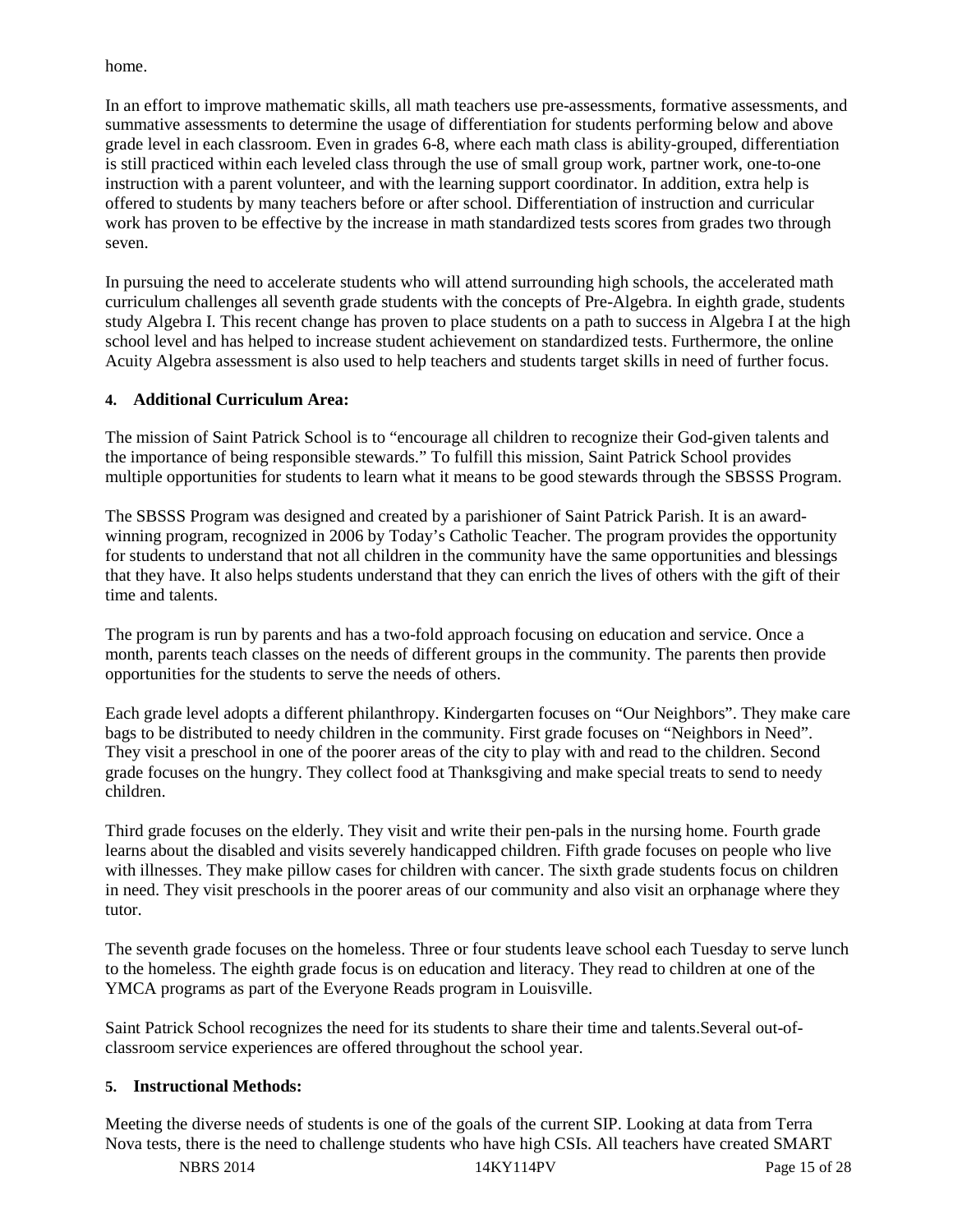goals to meet these needs, and E-Walk data will assess progress of the SMART goals. At each faculty meeting, a new strategy is shared among teachers to help with the implementation of the SMART goals. For example, nine squares, clustered grouping, tiered activities, and iPad applications have all been shared at faculty meetings and with PLCs. Differentiation is evident in teacher instruction through the use of pretests, learning centers, leveled long-term assignments, and other strategies which promote higher order thinking skills. The principal and assistant principal note differentiated strategies weekly as they review teachers' lesson plans.

The most recent test scores showed that students with lower CSIs demonstrated higher obtained outcomes than anticipated. This data indicates that Saint Patrick School exceeded at meeting the needs of these students. There is a full-time learning support coordinator and a reading resource teacher who support the staff as they work to differentiate instruction. Strategies used to promote student success include remediation, pretesting, modified homework assignments, and chunking on tests.

The second goal of the SIP is to increase the use of technology by students.To promote this goal, the school provides an iPad for each teacher, three portable sets of laptops, a classroom set of iPads, 10 iPads for kindergarten and 1st grade, 10 iPads for the Science lab, a classroom set of iPods, and a technology center with 30 computers. In addition, each classroom has one teacher computer, at least two student computers, a SMART Board, a document camera, and an amplified listening system. The school also provides support to the staff through professional development activities such as applications for iPads and interactive resources for SMART Boards.

The instructional methods at Saint Patrick School are in alignment with the vision statement to provide "technologically advanced resources to prepare students in an ever changing world".

#### **6. Professional Development:**

The teachers, staff members, and administrators at Saint Patrick School are required to attend multiple Professional Development (PD) opportunities each school year. These workshops, conferences, and classes enhance curriculum and student learning. The SIP, which guides the development of SMART goals for each grade level, also guides the Professional Growth Plan for each teacher. Throughout the year Saint Patrick School offers many options for in-house PD on topics ranging from technology to best practices to catechist training. These PD days are scheduled on the school calendar before the school year begins.

Saint Patrick School also prides itself on its active PLCs. Each teacher works in a PLC group with other teachers who teach similar subjects or grade levels. Each week grade levels meet as a PLC to plan and share ideas, techniques, and lessons. Six times a year the students are dismissed at 1:00 pm to allow for in-house PD and broader PLC meetings. PLC groups participate in a book study every other year on a variety of topics to enhance PD. PLC groups read and discussed the book What Teachers Do Differently by Todd Whitaker and will read The Leader in Me by Steven Covey this spring.

Working with their own interests, all teachers attend at least twelve additional hours of PD.They choose sessions from the Archdiocese of Louisville's Summer Institute in June where renowned speakers present on various topics.Teachers also attend state and national conferences to acquire innovative ways to present academic content to students.They use these innovations to improve student learning, to encourage student use of higher order thinking skills, and to influence students to become self-motivated learners.Recently, teachers have been to Boston, Philadelphia, Denver, Tampa, and Phoenix attending national conferences.

Teachers attend classes at local colleges and universities to further their education and incorporate learned practices into the classroom. Teachers also attend catechist classes to enhance student learning of the Catholic faith. Saint Patrick School participates in online forums and webinars when there are researchbased topics that are aligned with the curriculum and SMART goals.

This variety of PD opportunities has enriched student learning and teacher development at Saint Patrick School.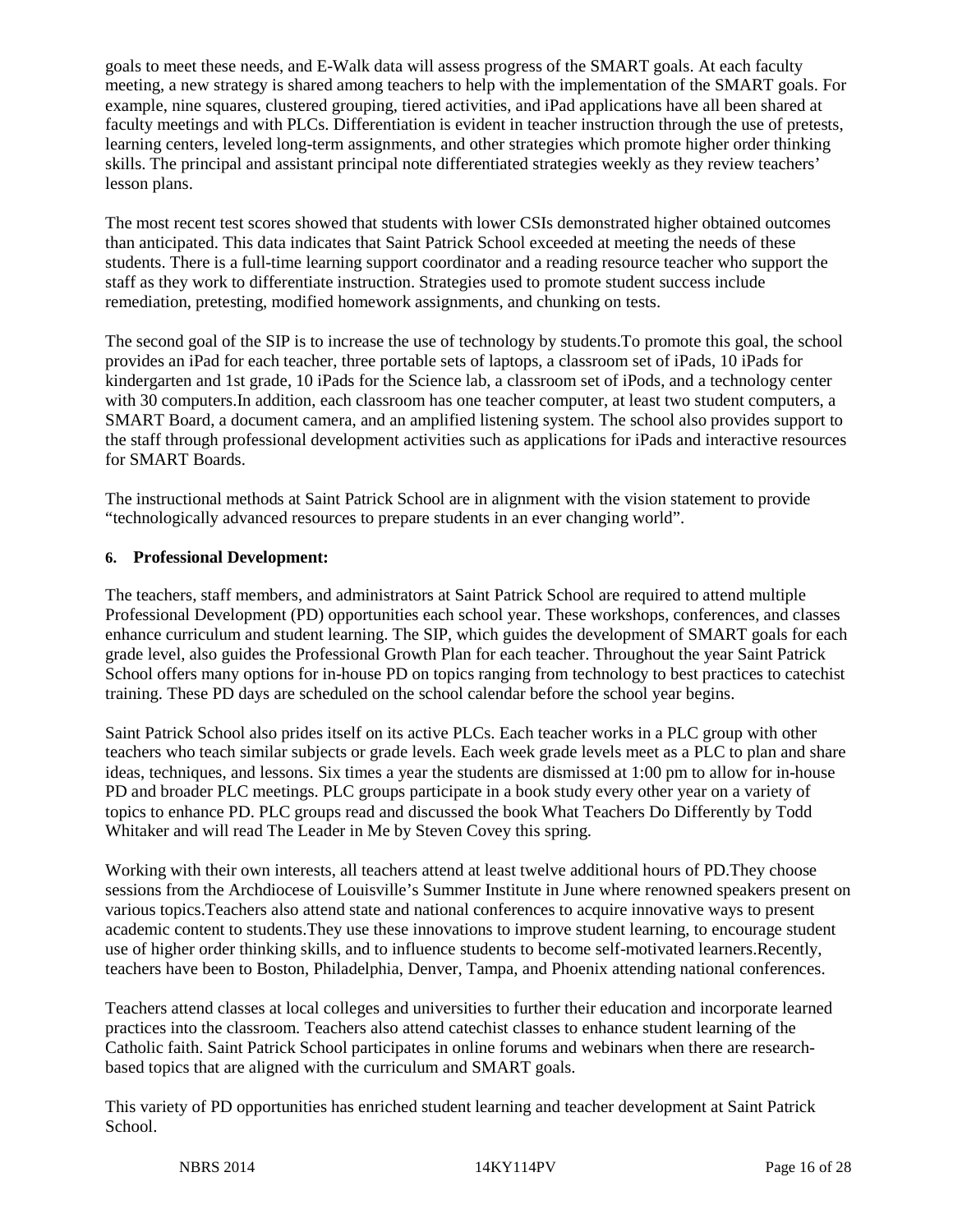#### **7. School Leadership**

The philosophy of leadership at Saint Patrick School is collaborative and inclusive of all stakeholders: staff, parents, students, and members of Saint Patrick Parish. As written in the vision statement, staff members "promote critical thinking, teamwork, leadership, and personal investment in a quality education." Understanding the role of life-long learners, teachers strive to promote leadership qualities throughout the school community.

The leadership structure of the school is shared through a four-member leadership team and a principal staff committee. The leadership team is composed of the principal, the assistant principal, the learning support coordinator, and the school counselor. The leadership team meets once a week to discuss progress of the goals identified in the SIP and other school concerns and processes.

The principal staff committee includes ten teachers representing each grade level and special area teachers, the principal, the assistant principal, and the principal's administrative assistant. This committee meets monthly to review the school calendar and discuss implementation of special days and school policies.

The school is supported by an active and involved School Board consisting of twelve parents, each chosen to serve a staggered term of three years, two faculty members, and the principal. The main function of this board is to be consultative to the pastor when establishing school policy. The members of the board also assist in school functions such as accreditation and long term strategic plan formation and implementation.

The students at Saint Patrick School are given opportunities for leadership through a Student Council. Members of this council are elected by their classmates to represent each homeroom in grades five through eight. Saint Patrick School has initiated a family system in grades five through eight. The family system allows students in the upper grades the opportunity to lead younger students in activities designed to promote community and trust.

Additionally, eighth grade students are buddies with kindergarten students, and seventh grade students are buddies with the first grade students. These students sit together during Mass and do activities each month. Students in sixth through eighth grade model leadership in their involvement in the Kentucky Youth Assembly and the Kentucky United Nations Association. Opportunities for student leadership are also provided through the school's athletic programs, drama program, and student stewardship.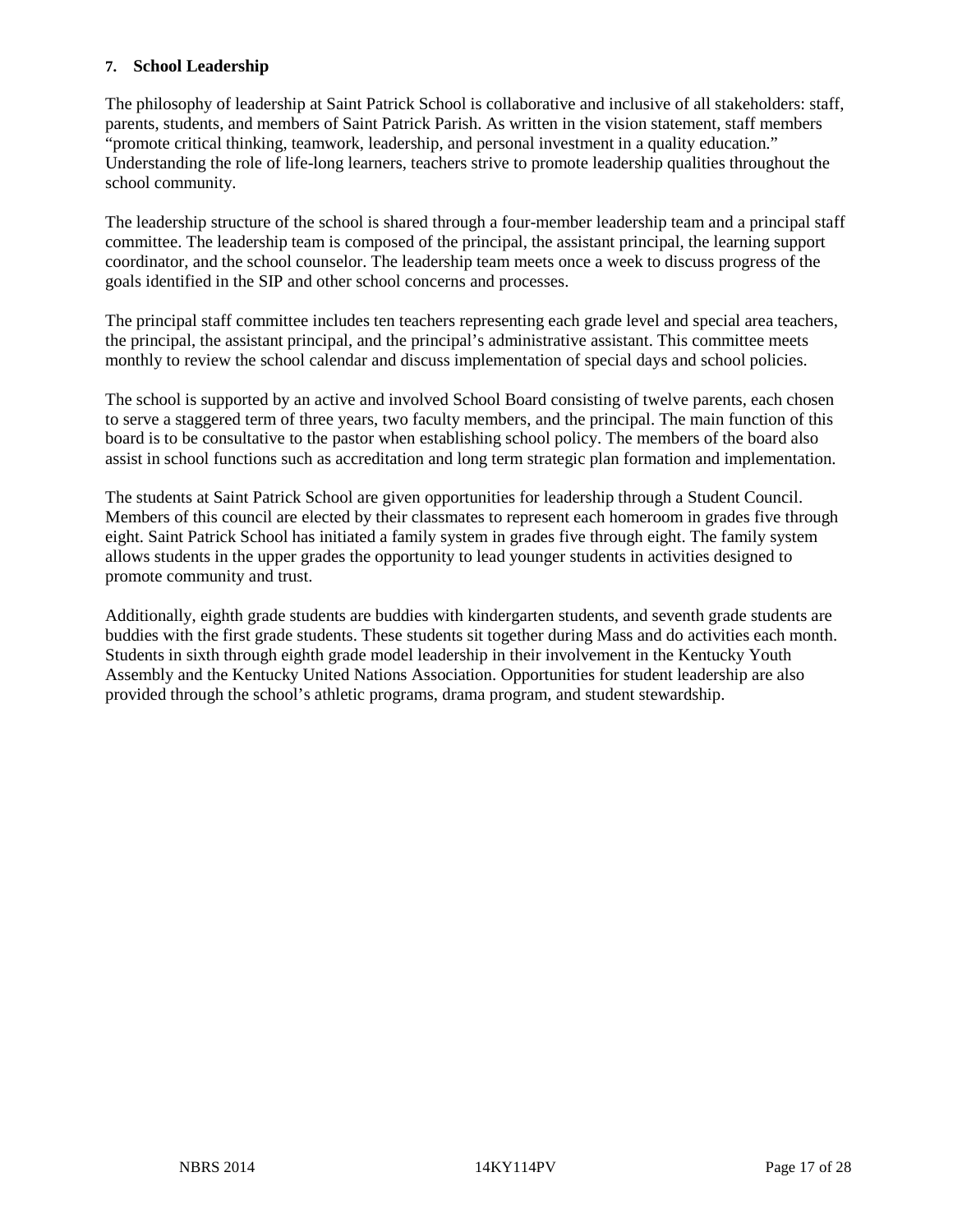# **PART VI - NON-PUBLIC SCHOOL INFORMATION**

*The purpose of this addendum is to obtain additional information from non-public schools as noted below.* 

1. Non-public school association(s): Catholic

Identify the religious or independent associations, if any, to which the school belongs. Select the primary association first.

- 2. Does the school have nonprofit, tax-exempt  $(501(c)(3))$  status? Yes  $\underline{X}$  No
- 3. What are the 2013-2014 tuition rates, by grade? (Do not include room, board, or fees.)

| Grade          | <b>Amount</b> |
|----------------|---------------|
| K              | \$5600        |
| $\mathbf{1}$   | \$5600        |
| $\sqrt{2}$     | \$5600        |
| $\overline{3}$ | \$5600        |
| $\overline{4}$ | \$5600        |
| $\overline{5}$ | \$5600        |
| $\sqrt{6}$     | \$5600        |
| $\overline{7}$ | \$5600        |
| 8              | \$5600        |
| 9              | \$0           |
| 10             | \$0           |
| 11             | \$0           |
| 12             | \$0           |

#### **2013-2014 Tuition**

|    | 4. What is the educational cost per student?<br>(School budget divided by enrollment)                  | \$5418 |
|----|--------------------------------------------------------------------------------------------------------|--------|
| 5. | What is the average financial aid per student?                                                         | \$2060 |
| 6. | What percentage of the annual budget is devoted to<br>scholarship assistance and/or tuition reduction? | 3%     |
| 7. | What percentage of the student body receives<br>scholarship assistance, including tuition reduction?   |        |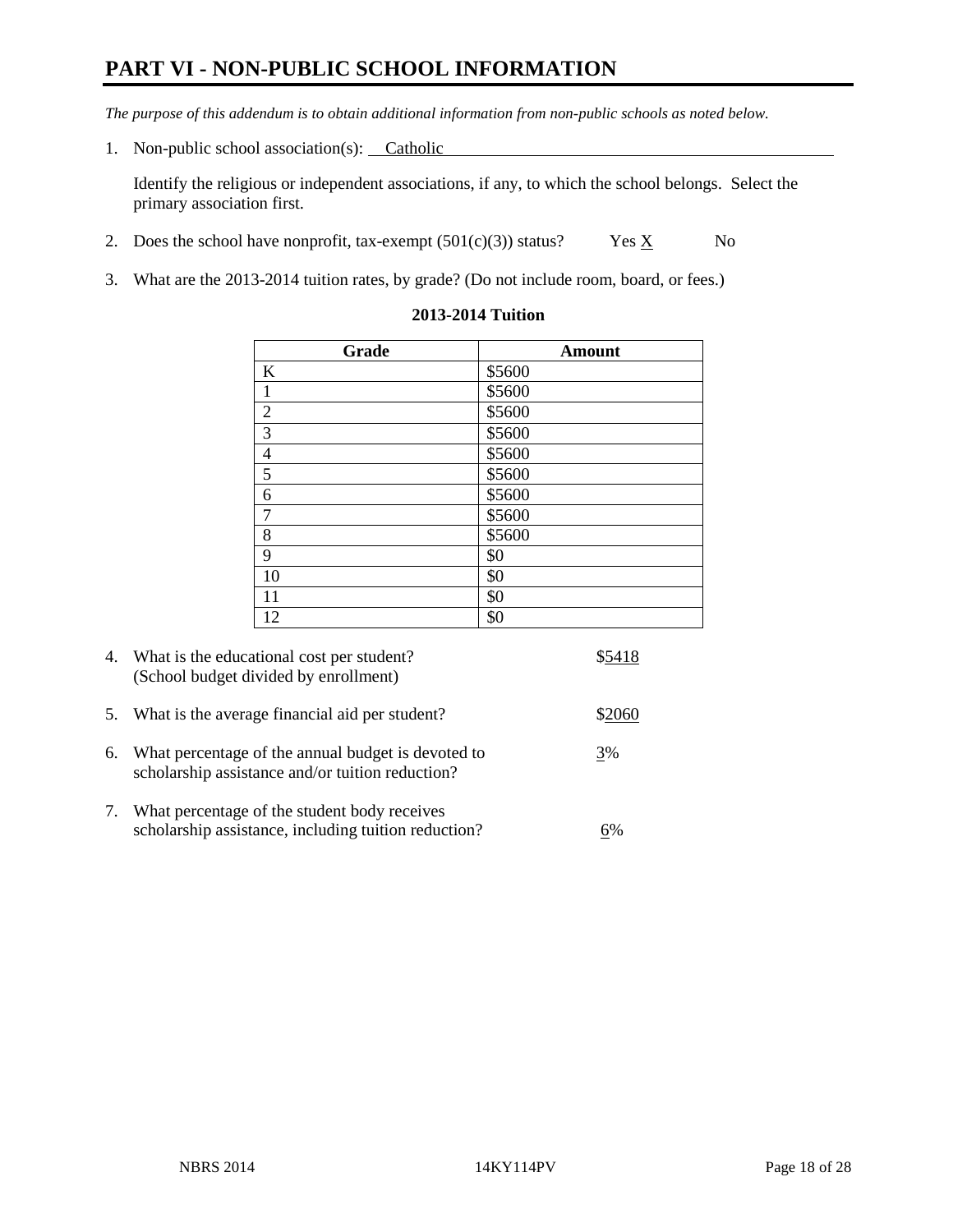| <b>Subject: Math</b>              | <b>Test:</b> Terra Nova 3                  |
|-----------------------------------|--------------------------------------------|
| Grade: 3                          | <b>Edition/Publication Year: 2008</b>      |
| <b>Publisher:</b> CTB/McGraw-Hill | Scores are reported here as: Scaled scores |

| School Year                      | 2012-2013        | 2011-2012      | 2010-2011        | 2009-2010        | 2008-2009      |
|----------------------------------|------------------|----------------|------------------|------------------|----------------|
| Testing month                    | Mar              | Mar            | Mar              | Mar              | Mar            |
| <b>SCHOOL SCORES</b>             |                  |                |                  |                  |                |
| <b>Average Score</b>             | 632.8            | 642.9          | 652.9            | 644.6            | 643.1          |
| Number of students tested        | 80               | 78             | 70               | 67               | 77             |
| Percent of total students tested | 100              | 100            | 100              | 100              | 100            |
| Number of students               | $\overline{0}$   | $\Omega$       | $\theta$         | $\Omega$         | $\theta$       |
| alternatively assessed           |                  |                |                  |                  |                |
| Percent of students              | $\Omega$         | $\Omega$       | $\overline{0}$   | $\Omega$         | $\overline{0}$ |
| alternatively assessed           |                  |                |                  |                  |                |
| <b>SUBGROUP SCORES</b>           |                  |                |                  |                  |                |
| 1. Other 1                       |                  |                |                  |                  |                |
| <b>Average Score</b>             | $\overline{0}$   | $\Omega$       | $\overline{0}$   | $\Omega$         | $\theta$       |
| Number of students tested        | $\theta$         | $\theta$       | $\overline{0}$   | $\theta$         | $\theta$       |
| 2. Other 2                       |                  |                |                  |                  |                |
| <b>Average Score</b>             | $\overline{0}$   | $\overline{0}$ | $\overline{0}$   | $\overline{0}$   | $\overline{0}$ |
| Number of students tested        | $\overline{0}$   | $\overline{0}$ | $\boldsymbol{0}$ | $\overline{0}$   | $\overline{0}$ |
| 3. Other 3                       |                  |                |                  |                  |                |
| <b>Average Score</b>             | $\Omega$         | $\overline{0}$ | $\overline{0}$   | $\theta$         | $\overline{0}$ |
| Number of students tested        | $\boldsymbol{0}$ | 0              | $\mathbf{0}$     | $\boldsymbol{0}$ | 0              |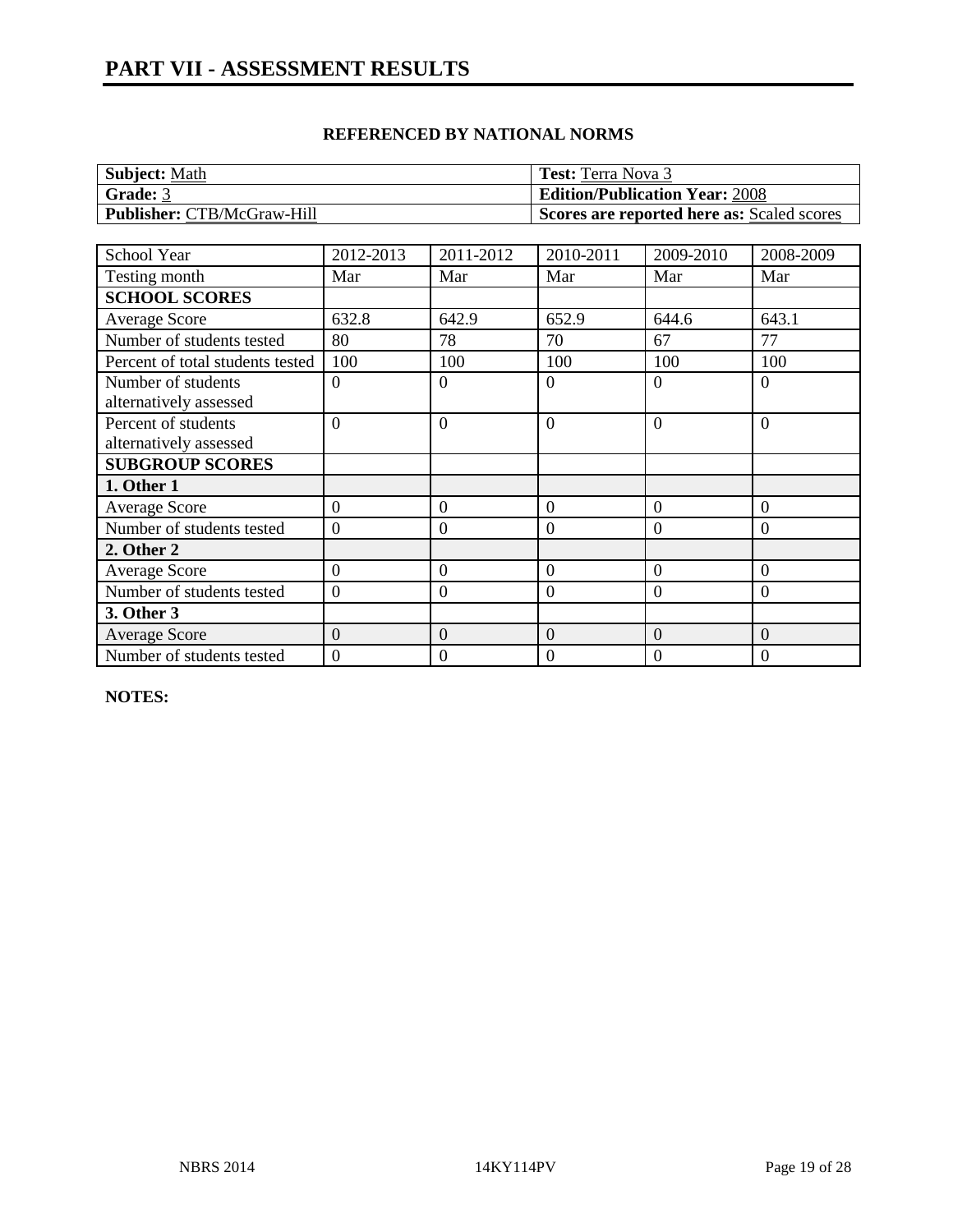| <b>Subject: Math</b>              | <b>Test:</b> Terra Nova 3                  |
|-----------------------------------|--------------------------------------------|
| <b>Grade: 4</b>                   | <b>Edition/Publication Year: 2008</b>      |
| <b>Publisher: CTB/McGraw-Hill</b> | Scores are reported here as: Scaled scores |

| <b>School Year</b>                            | 2012-2013        | 2011-2012        | 2010-2011        | 2009-2010      | 2008-2009        |
|-----------------------------------------------|------------------|------------------|------------------|----------------|------------------|
| Testing month                                 | Mar              | Mar              | Mar              | Mar            | Mar              |
| <b>SCHOOL SCORES</b>                          |                  |                  |                  |                |                  |
| <b>Average Score</b>                          | 654.3            | 654.9            | 652.7            | 643.2          | 644.7            |
| Number of students tested                     | 75               | 72               | 69               | 72             | 82               |
| Percent of total students tested              | 100              | 100              | 100              | 100            | 100              |
| Number of students<br>alternatively assessed  | $\theta$         | $\overline{0}$   | $\overline{0}$   | $\Omega$       | $\theta$         |
| Percent of students<br>alternatively assessed | $\overline{0}$   | $\overline{0}$   | $\overline{0}$   | $\Omega$       | $\overline{0}$   |
| <b>SUBGROUP SCORES</b>                        |                  |                  |                  |                |                  |
| 1. Other 1                                    |                  |                  |                  |                |                  |
| <b>Average Score</b>                          | $\theta$         | $\overline{0}$   | $\theta$         | $\Omega$       | $\Omega$         |
| Number of students tested                     | $\overline{0}$   | $\overline{0}$   | $\mathbf{0}$     | $\theta$       | $\overline{0}$   |
| 2. Other 2                                    |                  |                  |                  |                |                  |
| <b>Average Score</b>                          | $\overline{0}$   | $\boldsymbol{0}$ | $\overline{0}$   | $\overline{0}$ | $\overline{0}$   |
| Number of students tested                     | $\boldsymbol{0}$ | $\boldsymbol{0}$ | $\mathbf{0}$     | $\Omega$       | $\boldsymbol{0}$ |
| 3. Other 3                                    |                  |                  |                  |                |                  |
| Average Score                                 | $\overline{0}$   | $\boldsymbol{0}$ | $\mathbf{0}$     | $\theta$       | $\overline{0}$   |
| Number of students tested                     | $\mathbf{0}$     | $\mathbf{0}$     | $\boldsymbol{0}$ | $\Omega$       | $\boldsymbol{0}$ |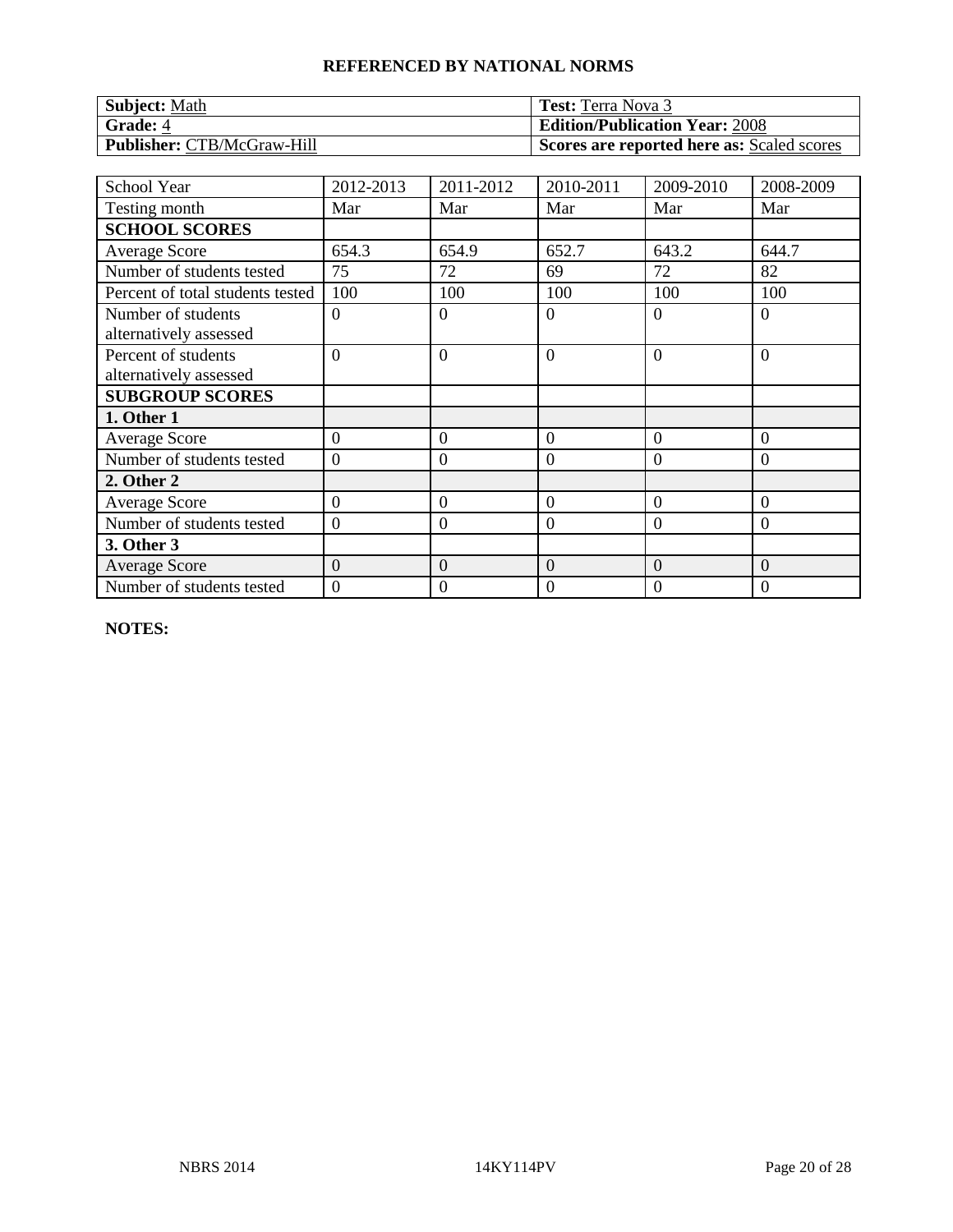| <b>Subject: Math</b>              | <b>Test:</b> Terra Nova 3                  |
|-----------------------------------|--------------------------------------------|
| Grade: 5                          | <b>Edition/Publication Year: 2008</b>      |
| <b>Publisher: CTB/McGraw-Hill</b> | Scores are reported here as: Scaled scores |

| <b>School Year</b>                            | 2012-2013        | 2011-2012        | 2010-2011        | 2009-2010      | 2008-2009      |
|-----------------------------------------------|------------------|------------------|------------------|----------------|----------------|
| Testing month                                 | Mar              | Mar              | Mar              | Mar            | Mar            |
| <b>SCHOOL SCORES</b>                          |                  |                  |                  |                |                |
| <b>Average Score</b>                          | 681.4            | 678.5            | 673              | 668.8          | 678.2          |
| Number of students tested                     | 73               | 66               | 67               | 76             | 82             |
| Percent of total students tested              | 100              | 100              | 100              | 100            | 100            |
| Number of students<br>alternatively assessed  | $\theta$         | $\overline{0}$   | $\overline{0}$   | $\Omega$       | $\theta$       |
| Percent of students<br>alternatively assessed | $\overline{0}$   | $\overline{0}$   | $\overline{0}$   | $\Omega$       | $\overline{0}$ |
| <b>SUBGROUP SCORES</b>                        |                  |                  |                  |                |                |
| 1. Other 1                                    |                  |                  |                  |                |                |
| <b>Average Score</b>                          | $\theta$         | $\overline{0}$   | $\overline{0}$   | $\Omega$       | $\Omega$       |
| Number of students tested                     | $\overline{0}$   | $\overline{0}$   | $\mathbf{0}$     | $\theta$       | $\overline{0}$ |
| 2. Other 2                                    |                  |                  |                  |                |                |
| <b>Average Score</b>                          | $\overline{0}$   | $\boldsymbol{0}$ | $\overline{0}$   | $\overline{0}$ | $\overline{0}$ |
| Number of students tested                     | $\boldsymbol{0}$ | $\boldsymbol{0}$ | $\mathbf{0}$     | $\Omega$       | $\mathbf{0}$   |
| 3. Other 3                                    |                  |                  |                  |                |                |
| Average Score                                 | $\overline{0}$   | $\boldsymbol{0}$ | $\mathbf{0}$     | $\theta$       | $\overline{0}$ |
| Number of students tested                     | $\mathbf{0}$     | $\mathbf{0}$     | $\boldsymbol{0}$ | $\Omega$       | $\mathbf{0}$   |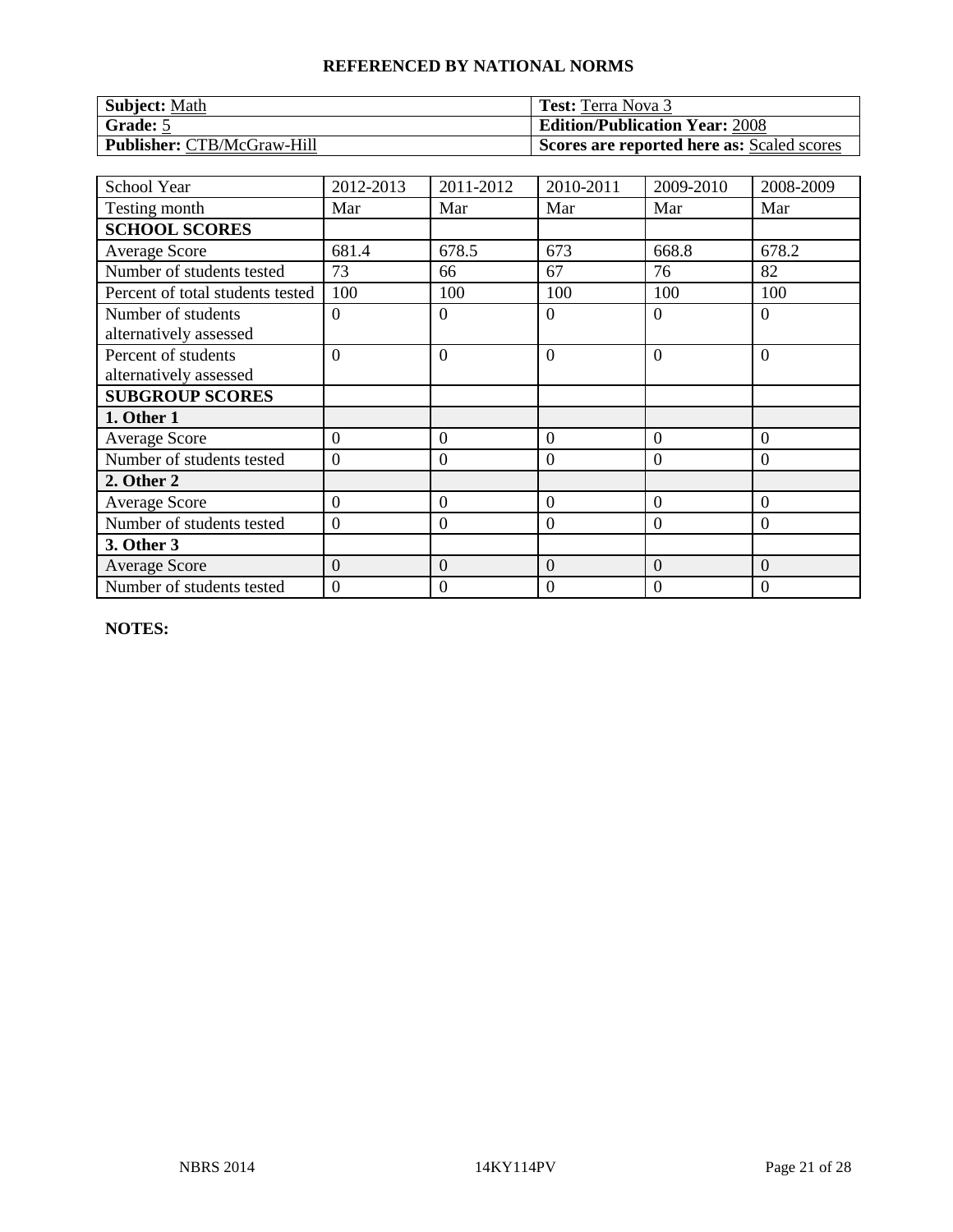| <b>Subject: Math</b>              | <b>Test:</b> Terra Nova 3                  |
|-----------------------------------|--------------------------------------------|
| Grade: 6                          | <b>Edition/Publication Year: 2008</b>      |
| <b>Publisher: CTB/McGraw-Hill</b> | Scores are reported here as: Scaled scores |

| <b>School Year</b>                            | 2012-2013        | 2011-2012        | 2010-2011        | 2009-2010      | 2008-2009        |
|-----------------------------------------------|------------------|------------------|------------------|----------------|------------------|
| Testing month                                 | Mar              | Mar              | Mar              | Mar            | Mar              |
| <b>SCHOOL SCORES</b>                          |                  |                  |                  |                |                  |
| <b>Average Score</b>                          | 701              | 710.2            | 682.8            | 683.4          | 686.1            |
| Number of students tested                     | 65               | 68               | 69               | 77             | 76               |
| Percent of total students tested              | 100              | 100              | 100              | 100            | 100              |
| Number of students<br>alternatively assessed  | $\theta$         | $\overline{0}$   | $\overline{0}$   | $\Omega$       | $\theta$         |
| Percent of students<br>alternatively assessed | $\overline{0}$   | $\overline{0}$   | $\overline{0}$   | $\Omega$       | $\overline{0}$   |
| <b>SUBGROUP SCORES</b>                        |                  |                  |                  |                |                  |
| 1. Other 1                                    |                  |                  |                  |                |                  |
| <b>Average Score</b>                          | $\theta$         | $\overline{0}$   | $\theta$         | $\Omega$       | $\Omega$         |
| Number of students tested                     | $\overline{0}$   | $\overline{0}$   | $\mathbf{0}$     | $\theta$       | $\overline{0}$   |
| 2. Other 2                                    |                  |                  |                  |                |                  |
| <b>Average Score</b>                          | $\overline{0}$   | $\boldsymbol{0}$ | $\overline{0}$   | $\overline{0}$ | $\overline{0}$   |
| Number of students tested                     | $\boldsymbol{0}$ | $\boldsymbol{0}$ | $\mathbf{0}$     | $\Omega$       | $\boldsymbol{0}$ |
| 3. Other 3                                    |                  |                  |                  |                |                  |
| Average Score                                 | $\overline{0}$   | $\boldsymbol{0}$ | $\mathbf{0}$     | $\theta$       | $\overline{0}$   |
| Number of students tested                     | $\mathbf{0}$     | $\mathbf{0}$     | $\boldsymbol{0}$ | $\Omega$       | $\boldsymbol{0}$ |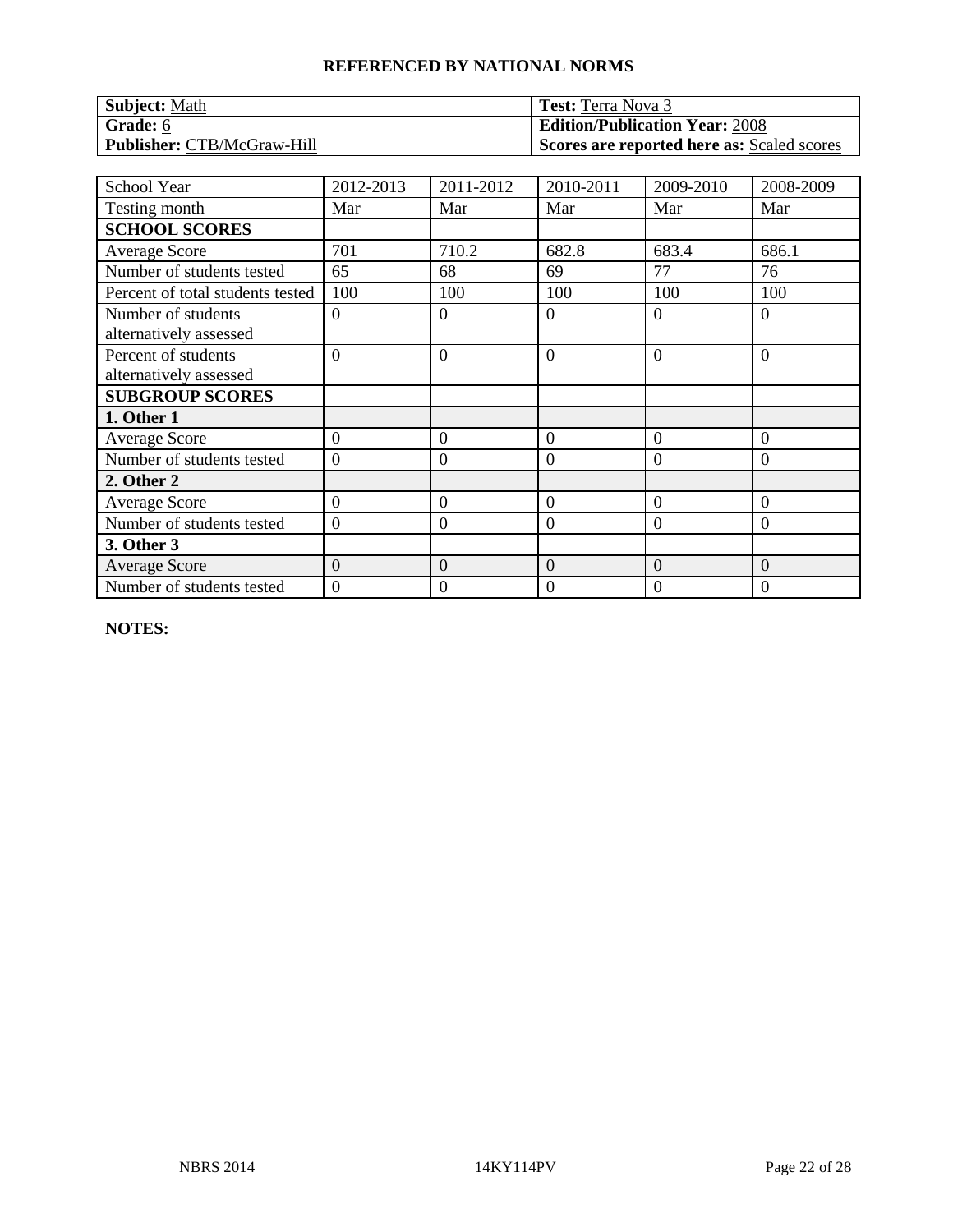| <b>Subject: Math</b>              | <b>Test:</b> Terra Nova 3                  |
|-----------------------------------|--------------------------------------------|
| Grade: 7                          | <b>Edition/Publication Year: 2008</b>      |
| <b>Publisher: CTB/McGraw-Hill</b> | Scores are reported here as: Scaled scores |

| <b>School Year</b>                            | 2012-2013      | 2011-2012        | 2010-2011        | 2009-2010      | 2008-2009        |
|-----------------------------------------------|----------------|------------------|------------------|----------------|------------------|
| Testing month                                 | Mar            | Mar              | Mar              | Mar            | Mar              |
| <b>SCHOOL SCORES</b>                          |                |                  |                  |                |                  |
| <b>Average Score</b>                          | 721.7          | 710.2            | 700.1            | 690.9          | 705              |
| Number of students tested                     | 71             | 71               | 69               | 72             | 80               |
| Percent of total students tested              | 100            | 100              | 100              | 100            | 100              |
| Number of students<br>alternatively assessed  | $\theta$       | $\theta$         | $\overline{0}$   | $\Omega$       | $\overline{0}$   |
| Percent of students<br>alternatively assessed | $\Omega$       | $\overline{0}$   | $\theta$         | $\Omega$       | $\overline{0}$   |
| <b>SUBGROUP SCORES</b>                        |                |                  |                  |                |                  |
| 1. Other 1                                    |                |                  |                  |                |                  |
| <b>Average Score</b>                          | $\theta$       | $\overline{0}$   | $\overline{0}$   | $\Omega$       | $\overline{0}$   |
| Number of students tested                     | $\overline{0}$ | $\overline{0}$   | $\overline{0}$   | $\theta$       | $\theta$         |
| 2. Other 2                                    |                |                  |                  |                |                  |
| <b>Average Score</b>                          | $\overline{0}$ | $\boldsymbol{0}$ | $\overline{0}$   | $\Omega$       | $\overline{0}$   |
| Number of students tested                     | $\overline{0}$ | $\overline{0}$   | $\boldsymbol{0}$ | $\overline{0}$ | $\overline{0}$   |
| 3. Other 3                                    |                |                  |                  |                |                  |
| <b>Average Score</b>                          | $\overline{0}$ | $\boldsymbol{0}$ | $\mathbf{0}$     | $\mathbf{0}$   | $\overline{0}$   |
| Number of students tested                     | $\mathbf{0}$   | $\mathbf{0}$     | $\boldsymbol{0}$ | $\Omega$       | $\boldsymbol{0}$ |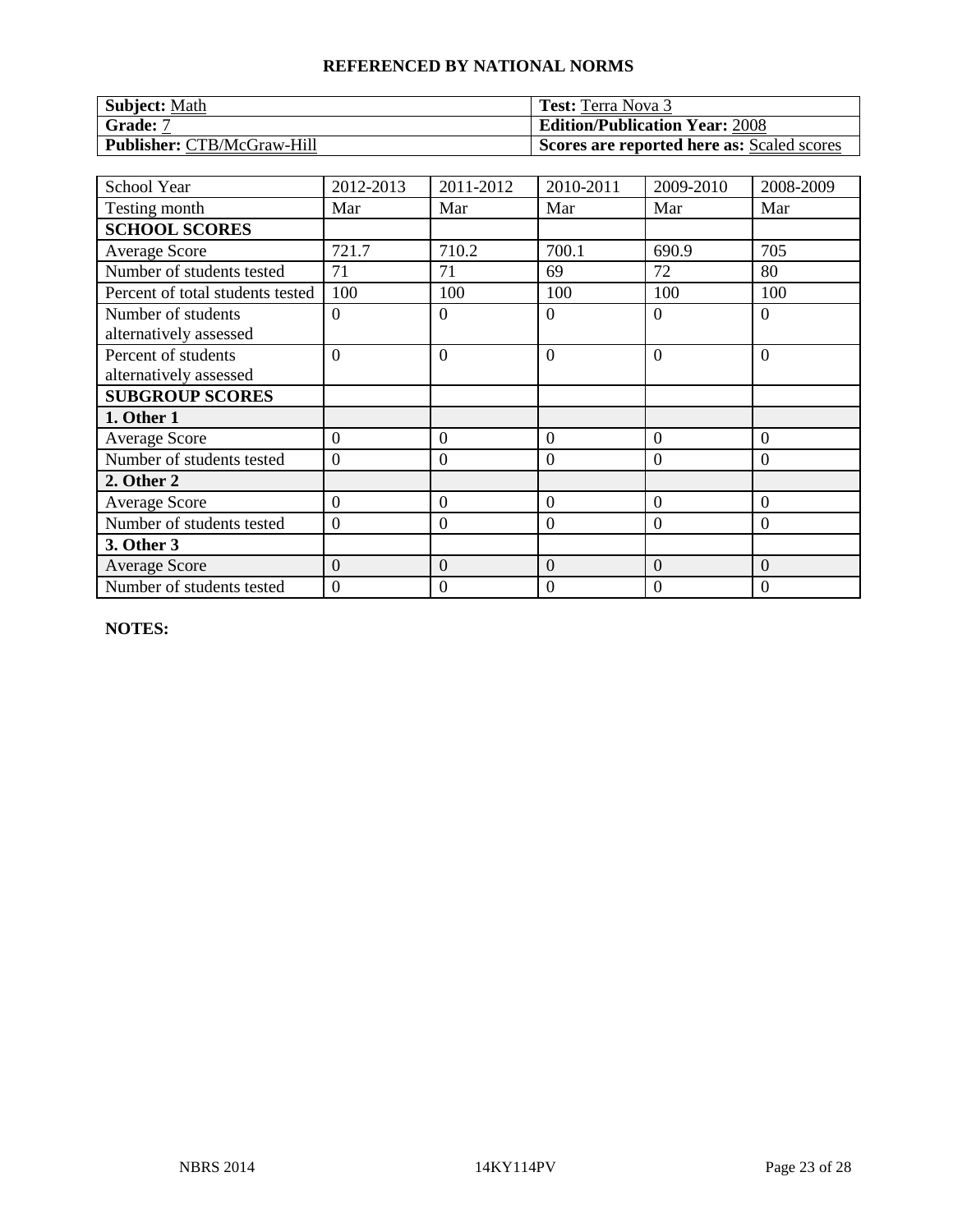| <b>Subject:</b> Reading/ELA       | <b>Test:</b> Terra Nova 3                  |
|-----------------------------------|--------------------------------------------|
| Grade: 3                          | <b>Edition/Publication Year: 2008</b>      |
| <b>Publisher: CTB/McGraw-Hill</b> | Scores are reported here as: Scaled scores |

| School Year                                   | 2012-2013      | 2011-2012      | 2010-2011      | 2009-2010 | 2008-2009        |
|-----------------------------------------------|----------------|----------------|----------------|-----------|------------------|
| Testing month                                 | Mar            | Mar            | Mar            | Mar       | Mar              |
| <b>SCHOOL SCORES</b>                          |                |                |                |           |                  |
| <b>Average Score</b>                          | 642.9          | 656.2          | 650            | 649.6     | 651.3            |
| Number of students tested                     | 80             | 78             | 70             | 67        | 77               |
| Percent of total students tested              | 100            | 100            | 100            | 100       | 100              |
| Number of students<br>alternatively assessed  | $\overline{0}$ | $\overline{0}$ | $\overline{0}$ | $\Omega$  | $\overline{0}$   |
| Percent of students<br>alternatively assessed | $\Omega$       | $\overline{0}$ | $\overline{0}$ | $\Omega$  | $\overline{0}$   |
| <b>SUBGROUP SCORES</b>                        |                |                |                |           |                  |
| 1. Other 1                                    |                |                |                |           |                  |
| <b>Average Score</b>                          | $\Omega$       | $\overline{0}$ | $\overline{0}$ | $\Omega$  | $\Omega$         |
| Number of students tested                     | $\overline{0}$ | $\overline{0}$ | $\overline{0}$ | $\theta$  | $\theta$         |
| 2. Other 2                                    |                |                |                |           |                  |
| <b>Average Score</b>                          | $\overline{0}$ | $\overline{0}$ | $\overline{0}$ | $\Omega$  | $\theta$         |
| Number of students tested                     | $\overline{0}$ | $\overline{0}$ | $\mathbf{0}$   | $\Omega$  | $\overline{0}$   |
| 3. Other 3                                    |                |                |                |           |                  |
| <b>Average Score</b>                          | $\overline{0}$ | $\overline{0}$ | $\overline{0}$ | $\theta$  | $\overline{0}$   |
| Number of students tested                     | $\overline{0}$ | 0              | $\mathbf{0}$   | 0         | $\boldsymbol{0}$ |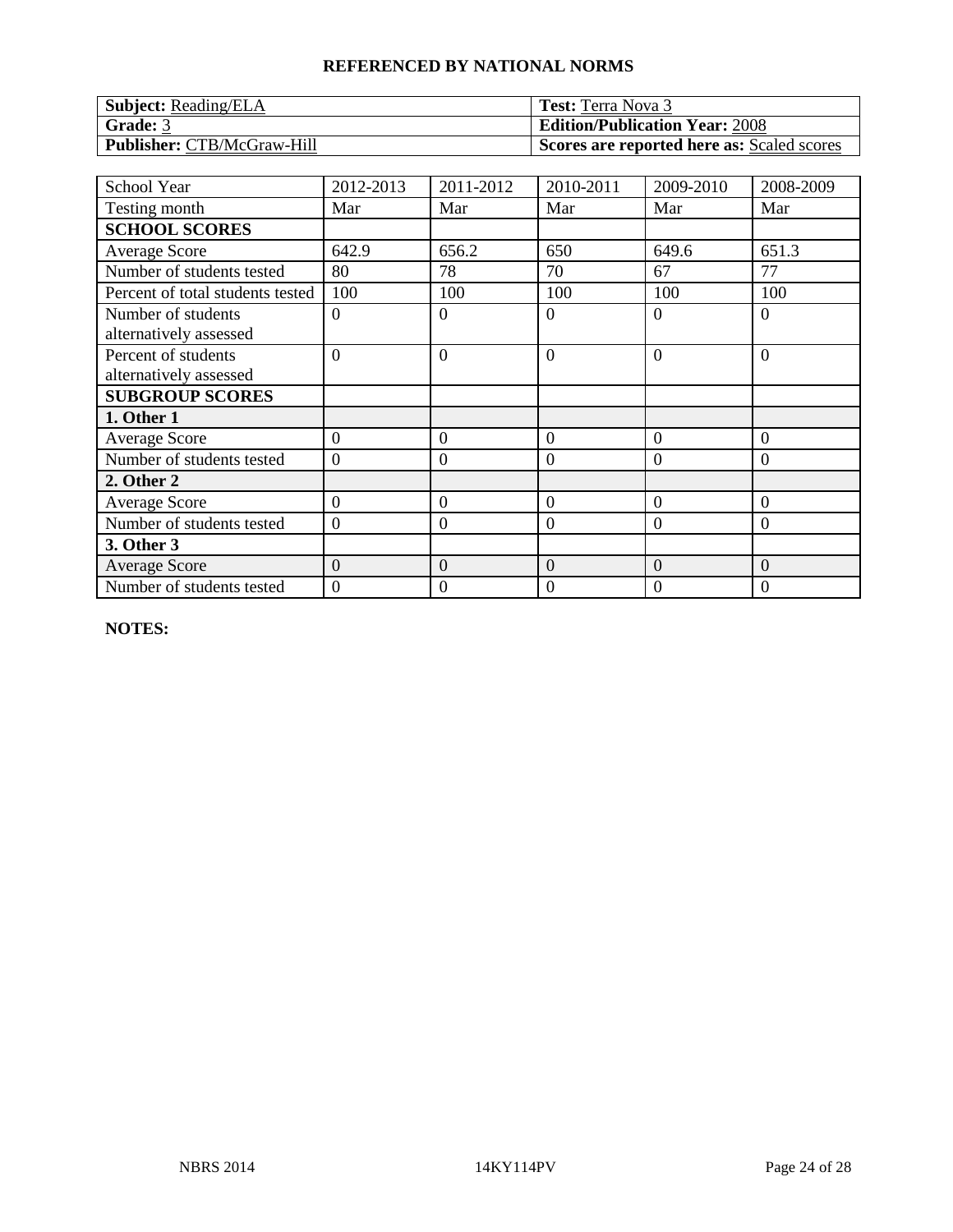| <b>Subject:</b> Reading/ELA       | <b>Test:</b> Terra Nova 3                  |
|-----------------------------------|--------------------------------------------|
| <b>Grade: 4</b>                   | <b>Edition/Publication Year: 2008</b>      |
| <b>Publisher:</b> CTB/McGraw-Hill | Scores are reported here as: Scaled scores |

| <b>School Year</b>                            | 2012-2013      | 2011-2012        | 2010-2011        | 2009-2010      | 2008-2009      |
|-----------------------------------------------|----------------|------------------|------------------|----------------|----------------|
| Testing month                                 | Mar            | Mar              | Mar              | Mar            | Mar            |
| <b>SCHOOL SCORES</b>                          |                |                  |                  |                |                |
| <b>Average Score</b>                          | 664.9          | 663.5            | 662.9            | 662.8          | 658.2          |
| Number of students tested                     | 75             | 72               | 69               | 72             | 82             |
| Percent of total students tested              | 100            | 100              | 100              | 100            | 100            |
| Number of students<br>alternatively assessed  | $\Omega$       | $\overline{0}$   | $\overline{0}$   | $\Omega$       | $\overline{0}$ |
| Percent of students<br>alternatively assessed | $\Omega$       | $\overline{0}$   | $\theta$         | $\Omega$       | $\overline{0}$ |
| <b>SUBGROUP SCORES</b>                        |                |                  |                  |                |                |
| 1. Other 1                                    |                |                  |                  |                |                |
| <b>Average Score</b>                          | $\theta$       | $\overline{0}$   | $\overline{0}$   | $\Omega$       | $\overline{0}$ |
| Number of students tested                     | $\overline{0}$ | $\overline{0}$   | $\overline{0}$   | $\theta$       | $\theta$       |
| 2. Other 2                                    |                |                  |                  |                |                |
| <b>Average Score</b>                          | $\overline{0}$ | $\boldsymbol{0}$ | $\overline{0}$   | $\Omega$       | $\overline{0}$ |
| Number of students tested                     | $\overline{0}$ | $\overline{0}$   | $\boldsymbol{0}$ | $\overline{0}$ | $\overline{0}$ |
| 3. Other 3                                    |                |                  |                  |                |                |
| <b>Average Score</b>                          | $\overline{0}$ | $\boldsymbol{0}$ | $\mathbf{0}$     | $\mathbf{0}$   | $\overline{0}$ |
| Number of students tested                     | $\mathbf{0}$   | $\mathbf{0}$     | $\boldsymbol{0}$ | $\Omega$       | $\mathbf{0}$   |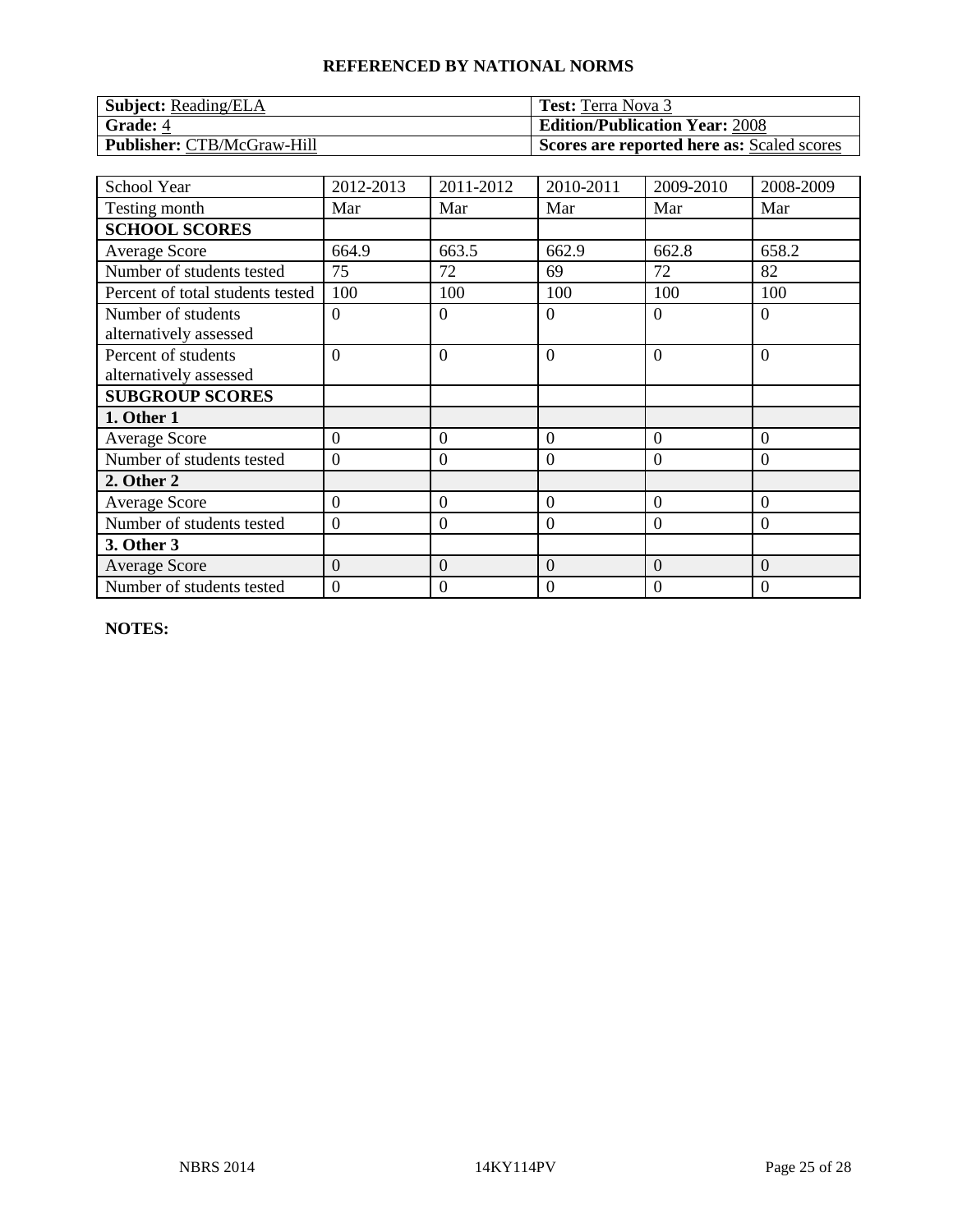| <b>Subject:</b> Reading/ELA       | <b>Test:</b> Terra Nova 3                  |
|-----------------------------------|--------------------------------------------|
| Grade: 5                          | <b>Edition/Publication Year: 2008</b>      |
| <b>Publisher: CTB/McGraw-Hill</b> | Scores are reported here as: Scaled scores |

| School Year                                   | 2012-2013      | 2011-2012        | 2010-2011      | 2009-2010 | 2008-2009      |
|-----------------------------------------------|----------------|------------------|----------------|-----------|----------------|
| Testing month                                 | Mar            | Mar              | Mar            | Mar       | Mar            |
| <b>SCHOOL SCORES</b>                          |                |                  |                |           |                |
| <b>Average Score</b>                          | 680.4          | 680.2            | 670.8          | 674.5     | 675.5          |
| Number of students tested                     | 73             | 66               | 67             | 76        | 82             |
| Percent of total students tested              | 100            | 100              | 100            | 100       | 100            |
| Number of students<br>alternatively assessed  | $\theta$       | $\theta$         | $\theta$       | $\Omega$  | $\overline{0}$ |
| Percent of students<br>alternatively assessed | $\overline{0}$ | $\overline{0}$   | $\overline{0}$ | $\Omega$  | $\overline{0}$ |
| <b>SUBGROUP SCORES</b>                        |                |                  |                |           |                |
| 1. Other 1                                    |                |                  |                |           |                |
| <b>Average Score</b>                          | $\theta$       | $\overline{0}$   | $\theta$       | $\Omega$  | $\theta$       |
| Number of students tested                     | $\overline{0}$ | $\theta$         | $\overline{0}$ | $\theta$  | $\theta$       |
| 2. Other 2                                    |                |                  |                |           |                |
| Average Score                                 | $\overline{0}$ | $\overline{0}$   | $\overline{0}$ | $\Omega$  | $\theta$       |
| Number of students tested                     | $\theta$       | $\overline{0}$   | $\overline{0}$ | $\theta$  | $\overline{0}$ |
| 3. Other 3                                    |                |                  |                |           |                |
| <b>Average Score</b>                          | $\overline{0}$ | $\boldsymbol{0}$ | $\overline{0}$ | $\theta$  | $\theta$       |
| Number of students tested                     | $\overline{0}$ | 0                | $\mathbf{0}$   | 0         | $\overline{0}$ |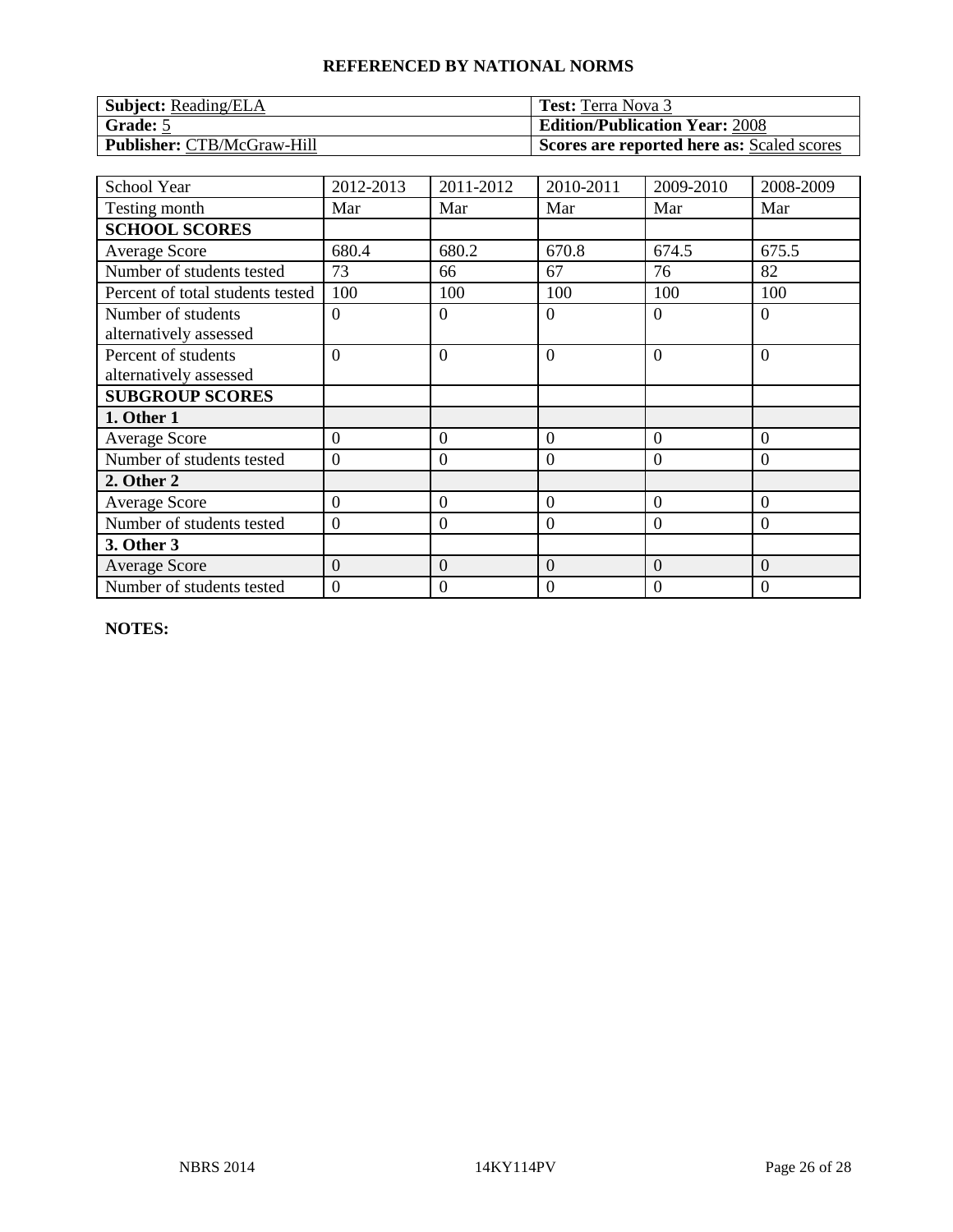| <b>Subject:</b> Reading/ELA       | <b>Test:</b> Terra Nova 3                  |
|-----------------------------------|--------------------------------------------|
| Grade: 6                          | <b>Edition/Publication Year: 2008</b>      |
| <b>Publisher:</b> CTB/McGraw-Hill | Scores are reported here as: Scaled scores |

| School Year                                   | 2012-2013      | 2011-2012      | 2010-2011      | 2009-2010 | 2008-2009        |
|-----------------------------------------------|----------------|----------------|----------------|-----------|------------------|
| Testing month                                 | Mar            | Mar            | Mar            | Mar       | Mar              |
| <b>SCHOOL SCORES</b>                          |                |                |                |           |                  |
| <b>Average Score</b>                          | 688.4          | 690.5          | 686.3          | 684.8     | 683.1            |
| Number of students tested                     | 66             | 68             | 69             | 77        | 76               |
| Percent of total students tested              | 100            | 100            | 100            | 100       | 100              |
| Number of students                            | $\overline{0}$ | $\overline{0}$ | $\theta$       | $\Omega$  | $\overline{0}$   |
| alternatively assessed                        |                |                |                |           |                  |
| Percent of students<br>alternatively assessed | $\Omega$       | $\overline{0}$ | $\overline{0}$ | $\Omega$  | $\overline{0}$   |
| <b>SUBGROUP SCORES</b>                        |                |                |                |           |                  |
| 1. Other 1                                    |                |                |                |           |                  |
| <b>Average Score</b>                          | $\Omega$       | $\overline{0}$ | $\theta$       | $\Omega$  | $\Omega$         |
| Number of students tested                     | $\overline{0}$ | $\overline{0}$ | $\theta$       | $\theta$  | $\theta$         |
| 2. Other 2                                    |                |                |                |           |                  |
| <b>Average Score</b>                          | $\overline{0}$ | $\overline{0}$ | $\overline{0}$ | $\Omega$  | $\theta$         |
| Number of students tested                     | $\overline{0}$ | $\overline{0}$ | $\mathbf{0}$   | $\Omega$  | $\overline{0}$   |
| 3. Other 3                                    |                |                |                |           |                  |
| <b>Average Score</b>                          | $\overline{0}$ | $\overline{0}$ | $\overline{0}$ | $\theta$  | $\overline{0}$   |
| Number of students tested                     | $\overline{0}$ | 0              | $\mathbf{0}$   | 0         | $\boldsymbol{0}$ |